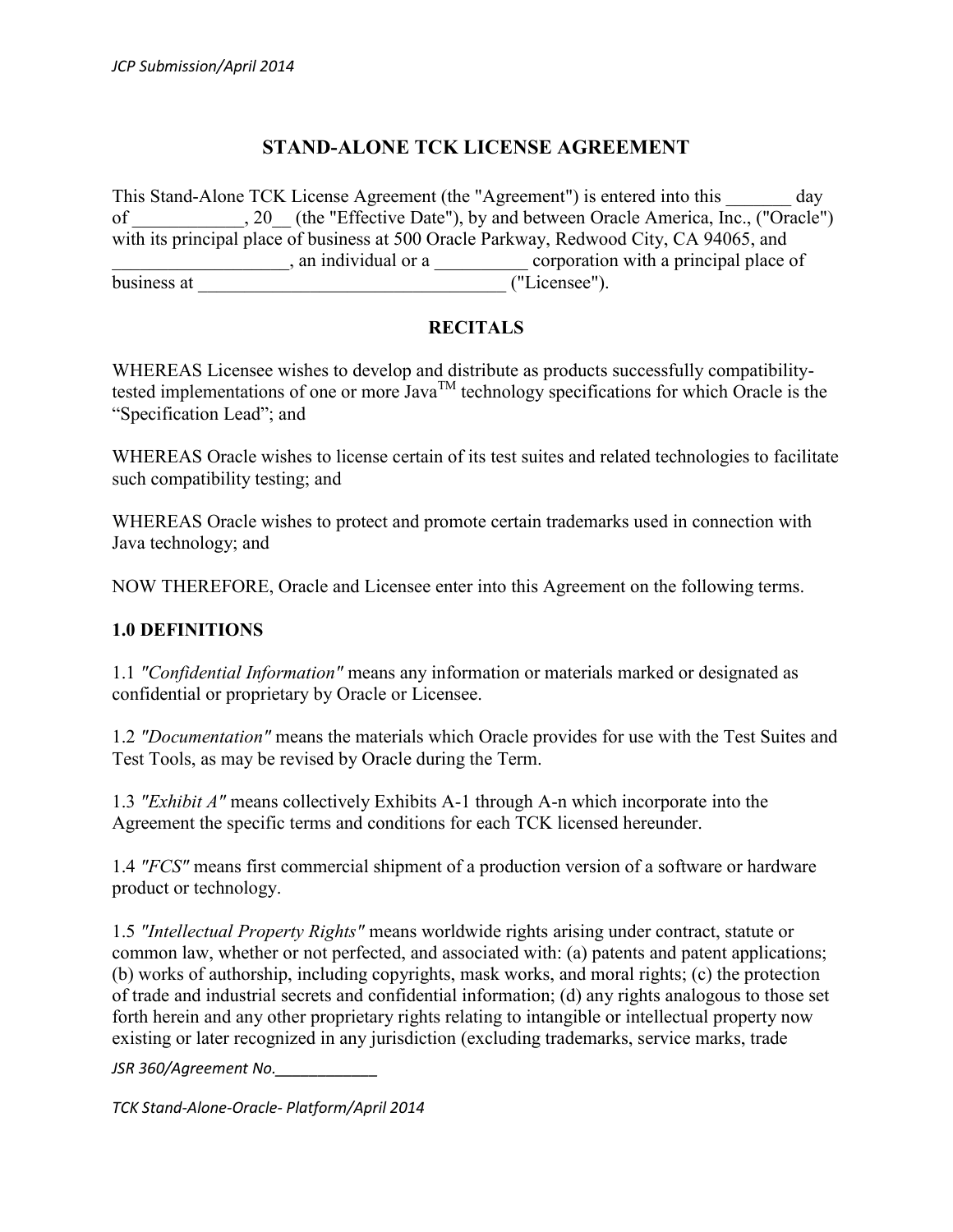names, and trade dress); and (e) divisions, continuations, renewals, reissuances, reexaminations, applications, registrations, and any extensions of the foregoing (as applicable), now existing or hereafter filed, issued or acquired.

1.6 "*Java Specification*" means the written specification for some aspect of the Java technology which is identified in Exhibit A and to which the TCKs licensed hereunder correspond.

1.7 "*Licensor Name Space*" means the public class or interface declarations whose names begin with "java", "javax", "com.sun", "com.oracle" or their equivalents in any subsequent naming convention adopted by Oracle through the Java Community Process, or any recognized successors or replacements thereof.

1.8 *"Product(s)"* means a Licensee product which: (i) fully implements the Java Specification(s) including all its required interfaces and functionality; (ii) does not modify, subset, superset or otherwise extend the Licensor Name Space, or include any public or protected packages, classes, Java interfaces, fields, methods or constructors within the Licensor Name Space other than those required/authorized by the Specification or Specifications being implemented; (iii) passes the TCK (including satisfying the requirements of the applicable TCK Users Guide) for such Specification; and (iv) neither derives from nor includes any of Oracle's source code or binary code materials which implement any portion of the Java Specification, except with an appropriate and separate license from Oracle.

1.9 "*Reference Implementation*" or *"RI"* means the prototype or "proof of concept" implementation of the Java Specification developed and made available for license by or on behalf of Oracle.

1.10 "*Specification License*" means the license offered by Oracle under certain of its Intellectual Property Rights to create an implementation of the Java Specification under certain restrictions and limitations where such implementation neither derives from any of Oracle's source code or binary code materials nor includes any of Oracle's source code or binary code materials which implement any portion of the Java Specification, except with an appropriate and separate license from Oracle.

1.11 *"Oracle License"* means a license agreement for the TCKs from Oracle, whether denominated as a Technology License and Distribution Agreement (TLDA), a master support agreement entered into in conjunction with either an Oracle Community Source License or a TLDA, or a Stand-Alone TCK License Agreement.

1.12 *"Oracle Licensee"* means a third party who is a party in good standing to an Oracle License.

1.13 *"Technology Compatibility Kit" or "TCK"* means the Test Suite and related documentation (for example, the TCK Users Guide) associated with the Java Specification identified in Exhibit

*JSR 360/Agreement No.\_\_\_\_\_\_\_\_\_\_\_\_*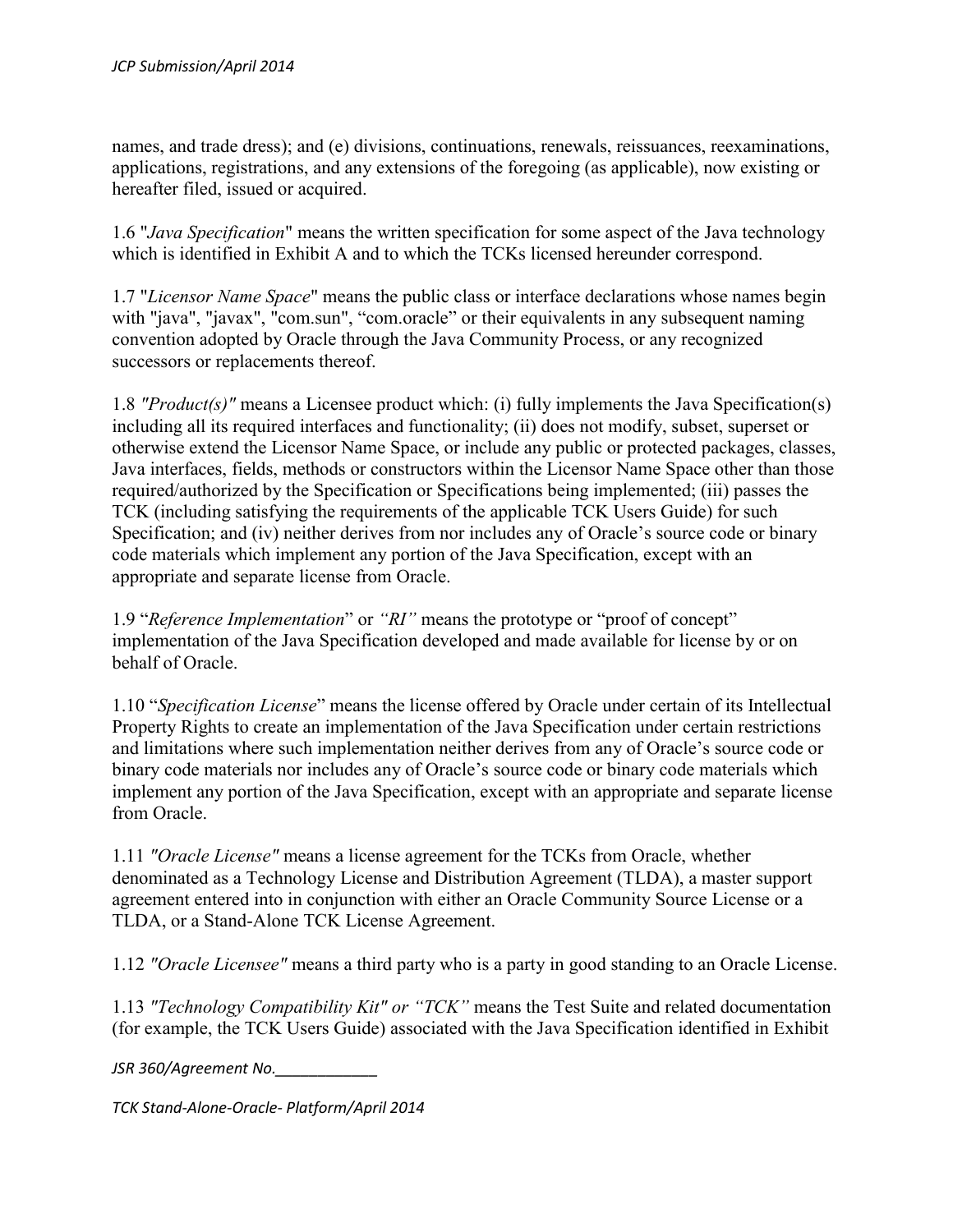A as made available to Licensee and as may be revised by Oracle during the Term, that is provided so that an implementer of the Java Specification may determine if its implementation is compliant with the Specification.

1.14 *"Term"* means the term of the Agreement as specified in Section 9.1.

1.15 "*Test Suite*" means the test suites, test harness, and other testing or measurement tools associated with the Java Specification identified in Exhibit A, as made available to Licensee and as may be revised by Oracle during the Term.

1.16 *"Test Reports"* means those reports generated by the TCK with respect to a particular Product which identify only configuration information and the successful status of individual or aggregate test executions.

1.17 *"Test Tools"* means the test harness and other testing or measurement tools, in source or binary code form, as may be revised by Oracle during the Term.

1.18 *"Trademark License"* means a separate agreement, if any, entered into by the parties that specifies the terms and conditions related to the use of trademarks, logos and branding in connection with Products, and if and when executed will be attached hereto for reference as Exhibit B.

1.19 *"Upgrades"* means bug fixes, modifications, variations, and enhancements, to the extent included in a patch or release of the TCK unless otherwise specified in Exhibit A, which Oracle generally licenses as part of the TCK.

## **2.0 LICENSE GRANTS**

## 2.1 **License Grant for the TCK.**

**(a) Limited Grant.** Subject to and conditioned upon Licensee's having accepted and being bound by the Specification License and Licensee's compliance with the restrictions and obligations contained in this Agreement, including in particular Section 2.1(b)(v) below, and except as otherwise set forth in Exhibit A, Oracle hereby grants to Licensee, to the extent of Oracle's Intellectual Property Rights in the TCK(s), a worldwide, non-exclusive, nontransferable, limited license to use the TCK(s) internally and solely for the purpose of developing and testing Products. No license is granted for any other purpose, including any of the activities described in Section 2.1(b).

**(b) Additional Limitations**. Except as otherwise set forth in Exhibit A, Licensee may not:

*JSR 360/Agreement No.\_\_\_\_\_\_\_\_\_\_\_\_*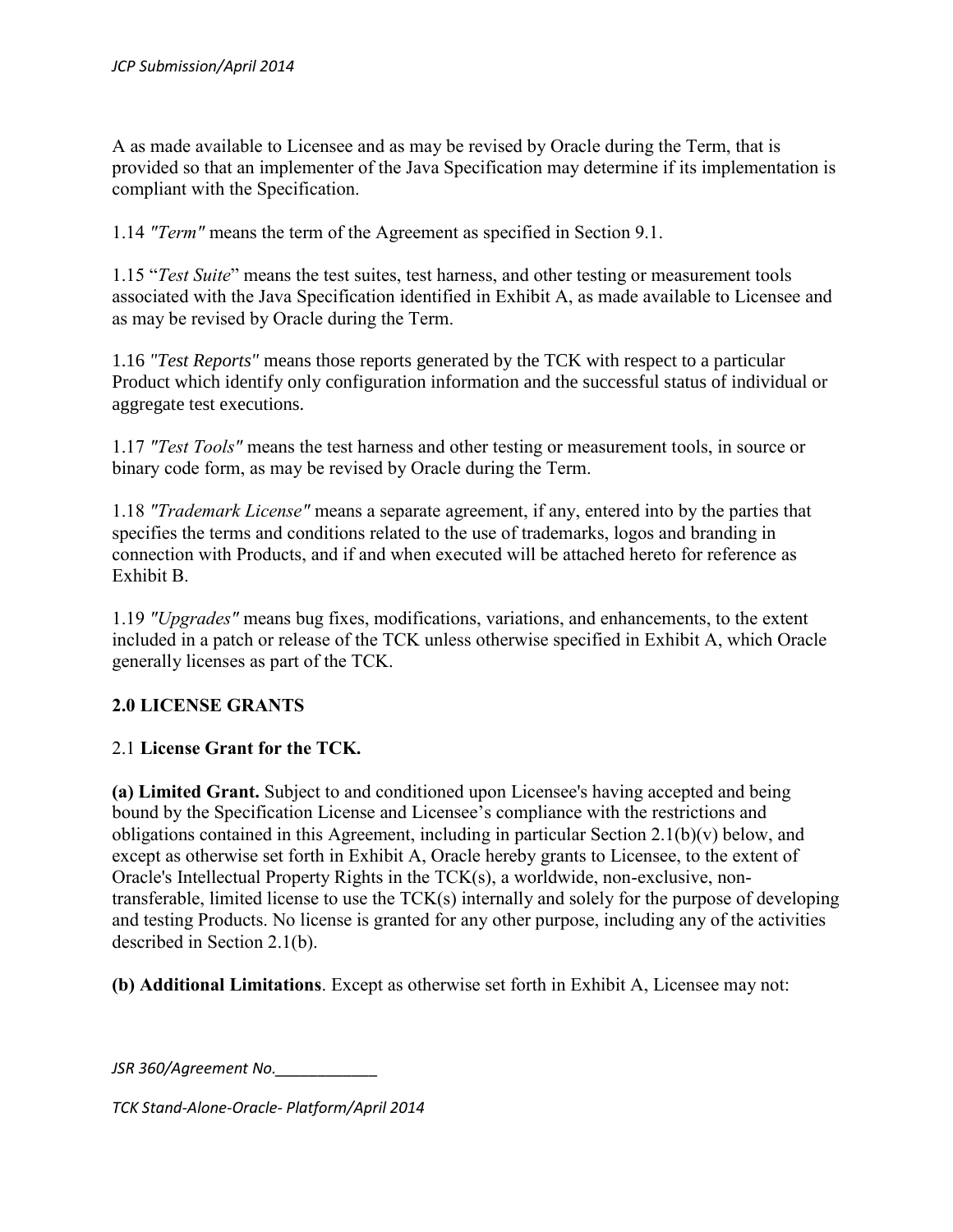- $(i)$  sublicense or distribute the  $TCK(s)$  to any third party, except that Licensee may share comments or questions concerning its use or the results of using the TCK (including relevant excerpts of the TCK itself, provided such TCK excerpts are inherently part of such test results); or
- (ii) create derivative works of the  $TCK(s)$ ; or
- (iii) disassemble or decompile binary portions of the Test Suite(s) or Test Tools or otherwise attempt to derive the source code from such portions; or
- (iv) develop other test suites intended to validate compatibility with the Java Specification(s) to which the TCK(s) licensed hereunder corresponds; or
- (v) distribute code which has been tested against the TCK and which implements a substantial portion of the Java Specification unless such code is included in a Product within the meaning of Section 1.8 and unless, for each new release of a Product by Licensee, such Product passes, in accordance with the Documentation (including the TCK Users Guide), the most current TCK applicable to the latest version of the Java Specification and available from Oracle one hundred twenty (180) days before FCS of such version of the Product; provided, however, that if Licensee elects to use a version of the TCK also provided by Oracle that is newer than that which is required under this Section 2.1(b)(v), then Licensee agrees to pass such TCK; or
- (vi) use the TCK to test a third party's product; or
- (vii) use the TCK to make claims of comparative compatibility (for example, a claim either that a Product is "90% compatible" or that the Product is "more compatible" than another implementation of the same Java Specification); provided, however, that with respect to a Product which Licensee has certified in accordance with Section 2.1(d) below, Licensee may disclose Test Reports.

Neither the limited scope of the grant set forth in Section 2.1(a) nor the additional limitations set forth in Section 2.1(b)(v) above shall be understood to require Licensee to include any particular "pass through" requirements in any license it grants concerning the redistribution of a Product with which the TCK licensed hereunder has been used. However, except with respect to downstream products developed and distributed by Licensee's licensees and sublicensees which incorporate, in whole or in part, Licensee's Product and themselves satisfy all the other requirements for a Product set forth in Section 1.8 of this Agreement, Licensee may neither: (a) grant or otherwise pass through to its licensees any licenses under Oracle's applicable

*JSR 360/Agreement No.\_\_\_\_\_\_\_\_\_\_\_\_*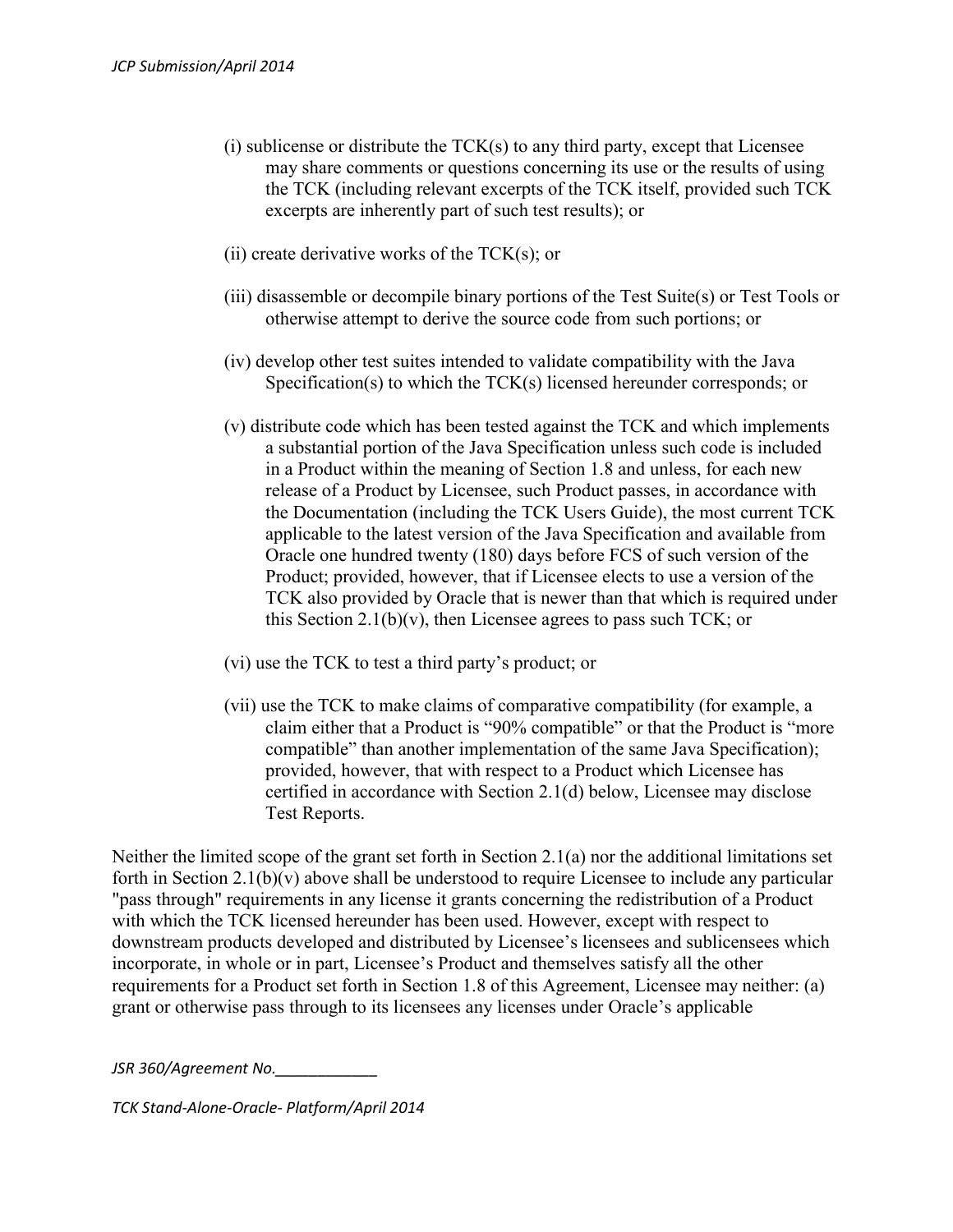intellectual property rights; nor (b) authorize its licensees to make any claims concerning their implementation's compliance with the Specification in question.

**(c) Superseded Releases.** Oracle agrees that under the following circumstances the provisions of Section  $2.1(b)(v)$  above shall not be understood to preclude Licensee from distributing maintenance releases (a new release of a preexisting Product that implements substantially the same core technologies) of a Product that implemented a prior version of the Java Specification ("Initial Product") where such maintenance release implements the same version of the Java Specification implemented by the Initial Product:

> 1. If released before the "Migration Date", such maintenance release passes (in accordance with the Documentation, including the TCK Users Guide) the most current TCK applicable to the version of the Java Specification implemented by the Initial Product and available from Oracle 180 days before FCS of such Product.

2. If released after the "Migration Date":

(i) either Licensee has already released (and continues to make available) a compatible successor Product (per Section 2.1[a],[b] and [d]) that implements the latest available version of the Java Specification implemented by the Initial Product, or Oracle has released and continues to make generally available for license an RI for the latest available version of the Java Specification implemented by the Initial Product; and

(ii) such maintenance releases pass (in accordance with the Documentation, including the TCK Users Guide) the most current TCK applicable to the version of the Java Specification implemented by the Initial Product and available from Oracle 180 days before FCS of such Product.

For the purposes of this Section 2.1(c), "Migration Date" shall mean 180 days after the final release of the latest available version of the Java Specification as described above.

**(d) Testing**. Licensee shall self-certify that its Product passes the applicable TCK as set forth above, if and when the Product in fact does so. Upon Oracle's reasonable request, Licensee further agrees to provide to Oracle, Licensee's test results that demonstrate that the Product passes the applicable TCK. If in Oracle's reasonable judgment the test results are inadequate to determine passage, then upon thirty (30) days written notice by Oracle and no more than two (2) times per calendar year, Licensee shall permit Oracle or its authorized representative to inspect and test any Product which has been self-certified per this subsection (d) to ensure that such Product meets the compatibility and other requirements for a Product as set forth in Section 1.8 above. The Licensee may define the terms governing Oracle's inspection and test of the Product provided that such terms (i) grant Oracle rights to freely test the Product and such other rights

*JSR 360/Agreement No.\_\_\_\_\_\_\_\_\_\_\_\_*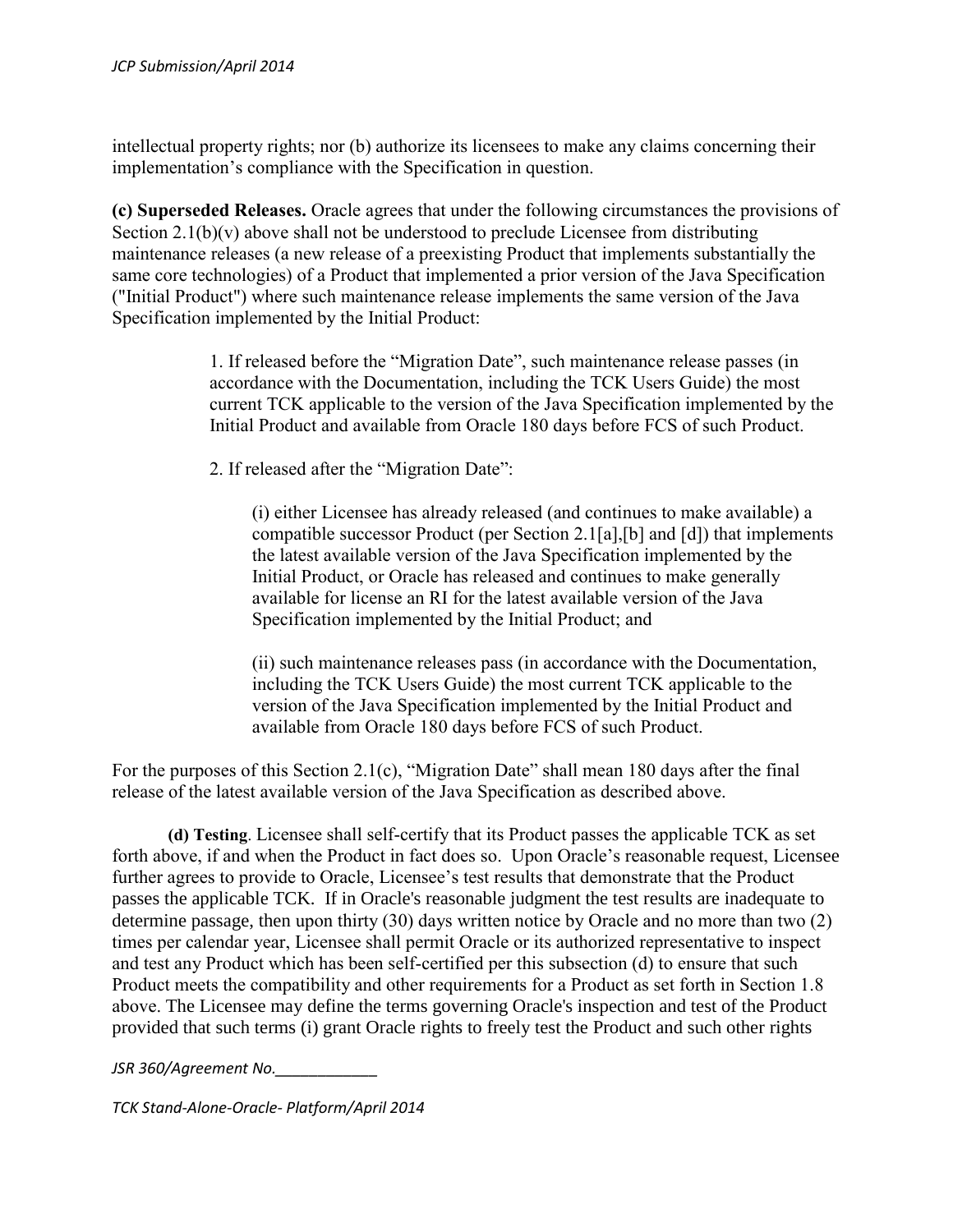that are reasonably necessary to Oracle to ensure that such Product meets the compatibility and other requirements, all on a royalty-free basis, and (ii) do not require Oracle to take or refrain from any action other than restricting access to and use of the Product to those persons performing the inspection and test. The reasonable costs of such inspection shall be at Oracle's expense; provided, however, that Licensee shall reimburse Oracle for such costs if the inspection reveals that the Product does not meet such requirements and the deficiencies are not cured within 30 days.

Licensee shall self-certify that its Product passes the applicable TCK as set forth above. Upon Oracle's reasonable request, Licensee further agrees to provide to Oracle Licensee's test results that demonstrate that the Product passes the applicable TCK.

*2.2 Proprietary Rights Notices*. Licensee shall not remove any copyright notices, trademark notices or other proprietary legends of Oracle or its suppliers contained on or in the TCK, and shall incorporate such notices in all copies of any TCK. Licensee shall comply with all reasonable requests by Oracle to include additional copyright or other proprietary rights notices of Oracle or third parties from time to time.

2.3 *Branding*. Except as otherwise specified in Exhibit A, Licensee shall include Oracle's compatibility logo trademark(s) specified in Exhibit A on FCS and subsequent versions of Products it distributes, subject to the Trademark License in Exhibit B, to indicate that such Products meet the applicable compatibility requirements specified herein.

2.4 *No Other Grant*. This Agreement does not grant to Licensee any right or license, under any Intellectual Property Rights of Oracle or otherwise, except as expressly provided in this Section 2.0, and no other right or license is to be implied by or inferred from any provision of this Agreement or by the conduct of the parties.

## **3.0 SUPPORT AND UPGRADES**

3.1 *Licensee Support and Upgrades*. Unless otherwise specified in a separate master support agreement executed by Oracle and Licensee, nothing in this Agreement shall obligate Oracle to provide any upgrades, technical support or other assistance concerning the TCK to Licensee or to any distributor or customer of Licensee for its Products.

#### **4.0 CONSIDERATION**

4.1 *Consideration for the License*. As a condition of the grant to use the TCK above, Licensee shall provide the consideration set forth in Exhibit A. Any fee or royalty payments required shall be sent to: Oracle America, Inc., *Software Royalty Accounting Group*, PO Box 10903, Palo Alto CA 94303.

*JSR 360/Agreement No.\_\_\_\_\_\_\_\_\_\_\_\_*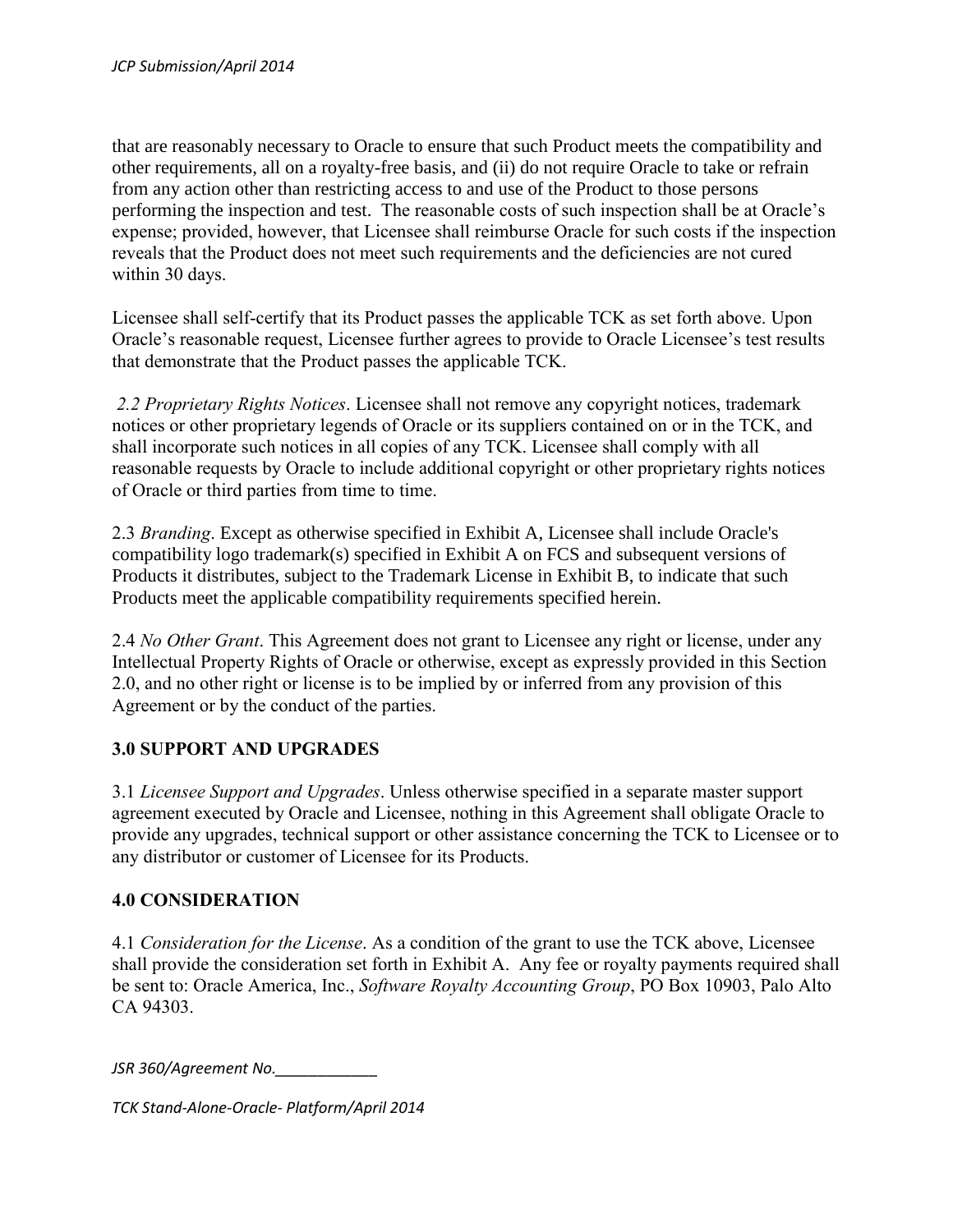4.2 *Taxes*. All payments required by this Agreement shall be made in United States dollars, are exclusive of taxes, and Licensee agrees to bear and be responsible for the payment of all such taxes, including, but not limited to, all sales, use, rental receipt, personal property or other taxes and their equivalents which may be levied or assessed in connection with this Agreement (excluding only taxes based on Oracle's net income). To the extent Licensee is required by local law to withhold taxes based upon Oracle's income, Licensee may deduct from any payments to Oracle any income tax or tax of a similar nature (including taxes based on net worth) imposed by any government ("Government Income Tax") and actually paid by Licensee for the account of Oracle, to the extent such Government Income Tax does not exceed the appropriate withholding amount applicable under relevant tax treaties and qualifies as a creditable foreign tax by the United States government. In the event that Licensee deducts any Government Income Tax from payments owed to Oracle, Licensee shall furnish Oracle with an official tax receipt or other evidence issued by the taxing authority suitable for Oracle to obtain a tax credit in the United States.

## **5.0 LIMITED WARRANTY AND DISCLAIMER**

5.1 ORACLE LICENSES THE TCK ON AN "AS IS" BASIS. ALL REPRESENTATIONS AND WARRANTIES, INCLUDING ANY IMPLIED WARRANTY OF MERCHANTABILITY, FITNESS FOR A PARTICULAR PURPOSE OR NON-INFRINGEMENT ARE HEREBY DISCLAIMED.

5.2 *High Risk Activities*. The TCK is not designed or intended for use in the design, construction, operation or maintenance of any nuclear facility, and Oracle disclaims any express or implied warranty of fitness for such use.

*5.3 Limitation*. The limited warranty set forth in this Section 5.0 is expressly subject to Section 8.0 (Limitation of Liability).

## **6.0 CONFIDENTIAL INFORMATION**

6.1 *Duty of Confidentiality*. Licensee will protect the TCK as Oracle Confidential Information protected under this Section 6.0. A party receiving Confidential Information may not: (i) disclose Confidential Information to any third party, except that such party may exchange comments or questions concerning its use or the results of using the TCK, including relevant excerpts of the TCK, provided such TCK excerpts are inherently part of such results, but not the non-relevant portions of the TCK itself, or (ii) use Confidential Information except for the purpose of developing and testing Products. The receiving party will protect the confidentiality of Confidential Information to the same degree of care, but no less than reasonable care, as such party uses to protect its own Confidential Information. Obligations regarding Confidential Information will expire three (3) years from the date of receipt of the Confidential Information, except for source code, which will be protected by Licensee in perpetuity.

*JSR 360/Agreement No.\_\_\_\_\_\_\_\_\_\_\_\_*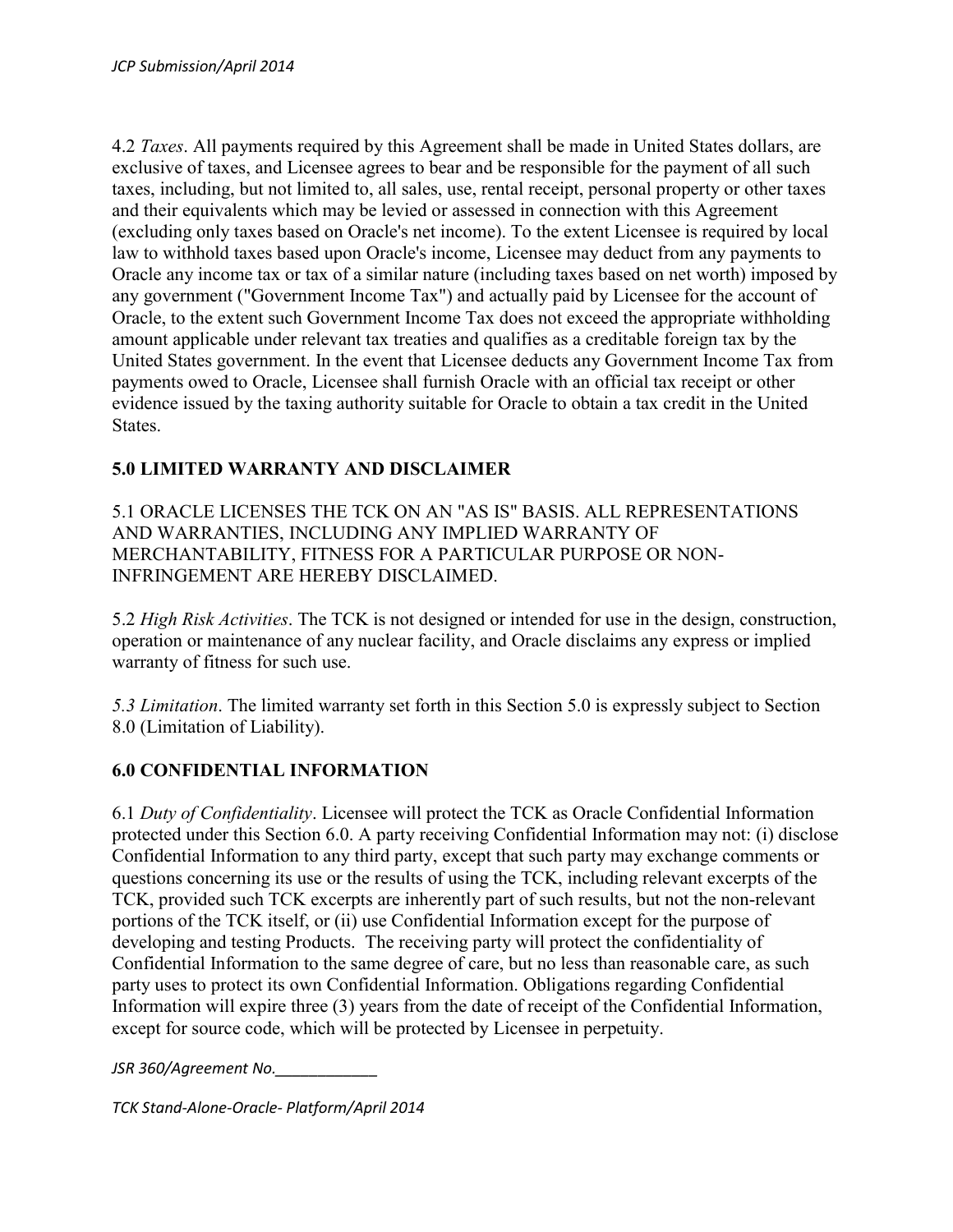6.2 *Exceptions*. The obligations set forth in this Section 6.0 will not apply to any portion of Confidential Information which a receiving party can demonstrate: (a) through no act or failure to act on the part of the receiving party, is now or hereafter becomes, generally known in the software industry; (b) is hereafter rightfully furnished to the receiving party by a third party without restriction on disclosure; or (c) is independently developed by the receiving party without any use of Confidential Information.

6.3 *Residual Rights*. Licensee may, subject to Oracle's copyrights or patent rights, use any information retained in the unaided memory of its employees and other agents after accessing the TCK.

## **7.0 LIMITED INDEMNITY**

7.1 *Pre-Release*. The parties acknowledge that the TCK may be in pre-release form and that Oracle shall not be liable for any defects or deficiencies in the TCK or in any Product, process or design created by, with or in connection with the TCK whether or not such defects and/or deficiencies are caused, in whole or in part, by defects or deficiencies in the design or implementation of the TCK. Upon FCS of the TCK by Oracle, Oracle will provide to Licensee a limited indemnity as described in Sections 7.2-7.3 below.

7.2 *By Oracle*. Oracle will defend, at its expense, any legal proceeding brought against Licensee, to the extent it is based on a claim that authorized use of the FCS or subsequent production version(s) of the TCK is an infringement of a third party trade secret or a copyright in a country that is a signatory to the Berne Convention, and will pay all damages awarded by a court of competent jurisdiction, or such settlement amount negotiated by Oracle, attributable to such claim, provided that Licensee: (a) provides written notice of the claim and any such threatened claim promptly to Oracle; (b) gives Oracle sole control of the defense and settlement of the claim; (c) provides to Oracle, at Oracle's expense, all available information, assistance and authority to defend; and (d) has not compromised or settled such proceeding without Oracle's prior written consent.

7.3 *Exclusive Remedies*. Should any FCS TCK or any portion thereof become, or in Oracle's opinion be likely to become, the subject of a claim of infringement for which indemnity is provided under Section 7.2, Oracle shall, in addition to the obligations specified in Section 7.2, as Licensee's sole and exclusive remedy, elect to: (a) obtain for Licensee the right to use such FCS TCK; (b) replace or modify the FCS TCK to become non-infringing; or if alternatives (a) or (b) are not commercially practicable in Oracle's sole discretion, (c) accept the return of the FCS TCK and grant Licensee a refund of any Access Fee, as set for in Exhibit A, as depreciated on a five year straight-line basis.

#### 7.4 *Disclaimer*. THIS SECTION 7.0 STATES THE ENTIRE LIABILITY OF ORACLE WITH RESPECT TO INFRINGEMENT OF ANY INTELLECTUAL PROPERTY RIGHTS BY THE

*JSR 360/Agreement No.\_\_\_\_\_\_\_\_\_\_\_\_*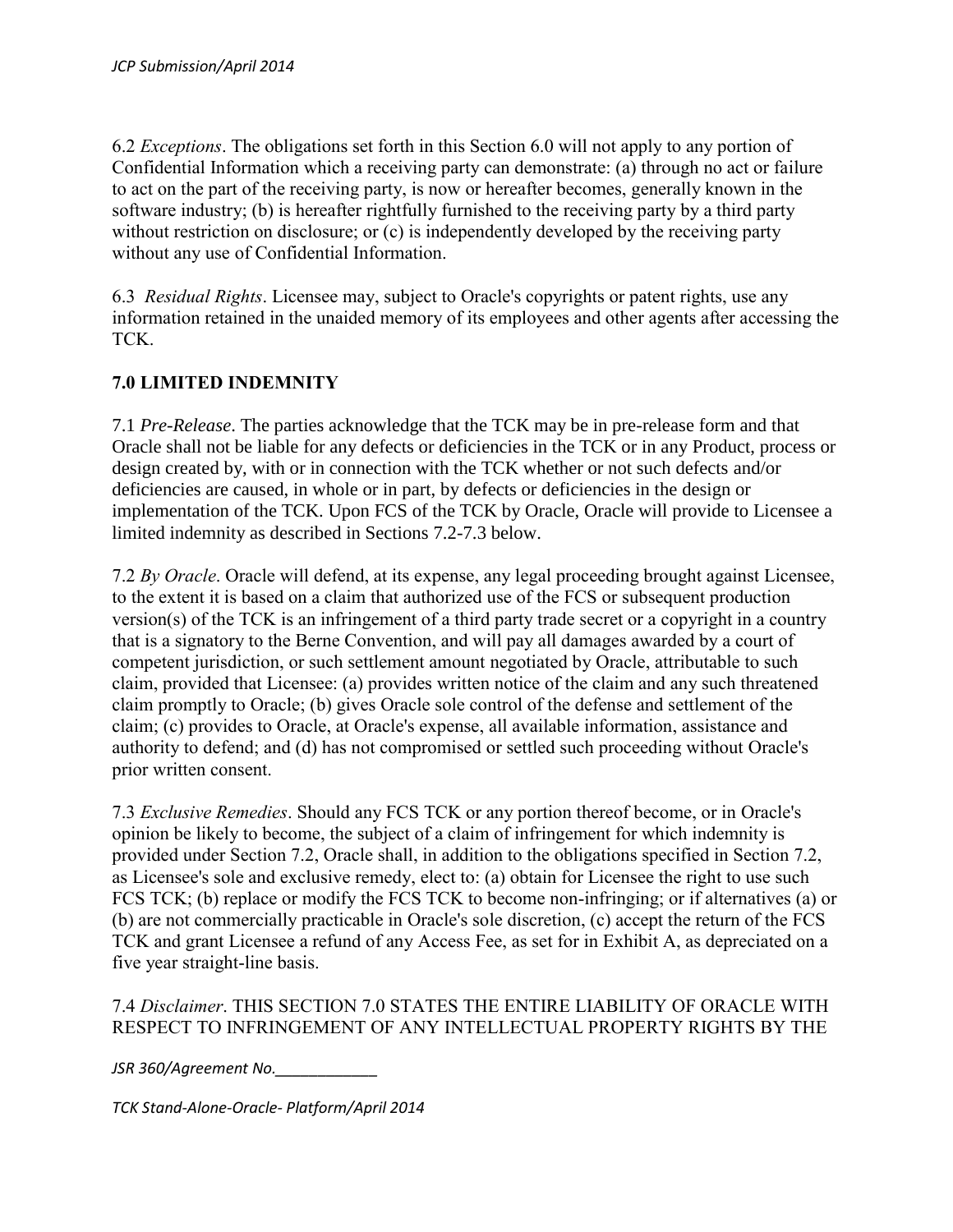## TCK. ORACLE SHALL HAVE NO OTHER LIABILITY WITH RESPECT TO INFRINGEMENT OF INTELLECTUAL PROPERTY RIGHTS OF ANY THIRD PARTY.

7.5 *By Licensee*. Except for claims for which Oracle is obligated to indemnify Licensee under Section 7.2, Licensee shall defend, at Licensee's expense, any and all claims brought against Oracle, and shall pay all damages awarded by a court of competent jurisdiction, or such settlement amount negotiated by Licensee, arising out of or in connection with Licensee's reproduction, development or distribution of product(s) developed using the TCK. Licensee's obligation to provide a defense under this Section 7.5 shall arise provided that Oracle: (a) provides notice of the claim promptly to Licensee; (b) gives Licensee sole control of the defense and settlement of the claim; (c) provides to Licensee, at Licensee's expense, all available information, assistance and authority to defend; and (d) has not compromised or settled such proceeding without Licensee's prior written consent.

#### **8.0 LIMITATION OF LIABILITY**

Except for express undertakings to indemnify under this Agreement, violation of Oracle's Intellectual Property Rights, or breach of Section 2.0, 4.0 or 6.0: (a) each party's liability to the other for claims relating to this Agreement, whether for breach or in tort, shall be limited to the license fees paid by Licensee for the Technology related to the claims, if any (provided that this limit shall not apply to Licensee's obligation to make payments owed hereunder); (b) IN NO EVENT WILL EITHER PARTY BE LIABLE FOR ANY INDIRECT, INCIDENTAL, SPECIAL, CONSEQUENTIAL OR PUNITIVE DAMAGES IN CONNECTION WITH OR ARISING OUT OF THIS AGREEMENT (INCLUDING LOSS OF PROFITS, USE, DATA, OR OTHER ECONOMIC ADVANTAGE), NO MATTER WHAT THEORY OF LIABILITY, EVEN IF EITHER PARTY HAS BEEN ADVISED OF THE POSSIBILITY OR PROBABILITY OF SUCH DAMAGES AND WHETHER OR NOT SUCH DAMAGES ARE FORSEEABLE; and (c) LIABILITY SHALL BE SO LIMITED AND EXCLUDED, EVEN IF ANY REMEDIES PROVIDED FOR IN THIS AGREEMENT FAIL OF THEIR ESSENTIAL PURPOSE. The provisions of this Section 8.0 allocate the risks under this Agreement between Oracle and Licensee and the parties have relied upon the limitations set forth herein in determining whether to enter into this Agreement.

#### **9.0 TERM AND TERMINATION**

9.1 *Term*. The Term of this Agreement shall begin on the Effective Date and shall continue for the period specified in the applicable Exhibit A (Section II) unless terminated earlier as provided below. Termination is permitted: (a) by either party for the other party's breach of this Agreement, upon thirty (30) days written notice to the other party and an opportunity to cure within such thirty (30) day period; or (b) by Oracle upon any action by Licensee alleging that use or distribution of the TCK or an implementation of the Java Specification by Oracle or any of Oracle's licensees of the TCK infringes a patent of Licensee.

*JSR 360/Agreement No.\_\_\_\_\_\_\_\_\_\_\_\_*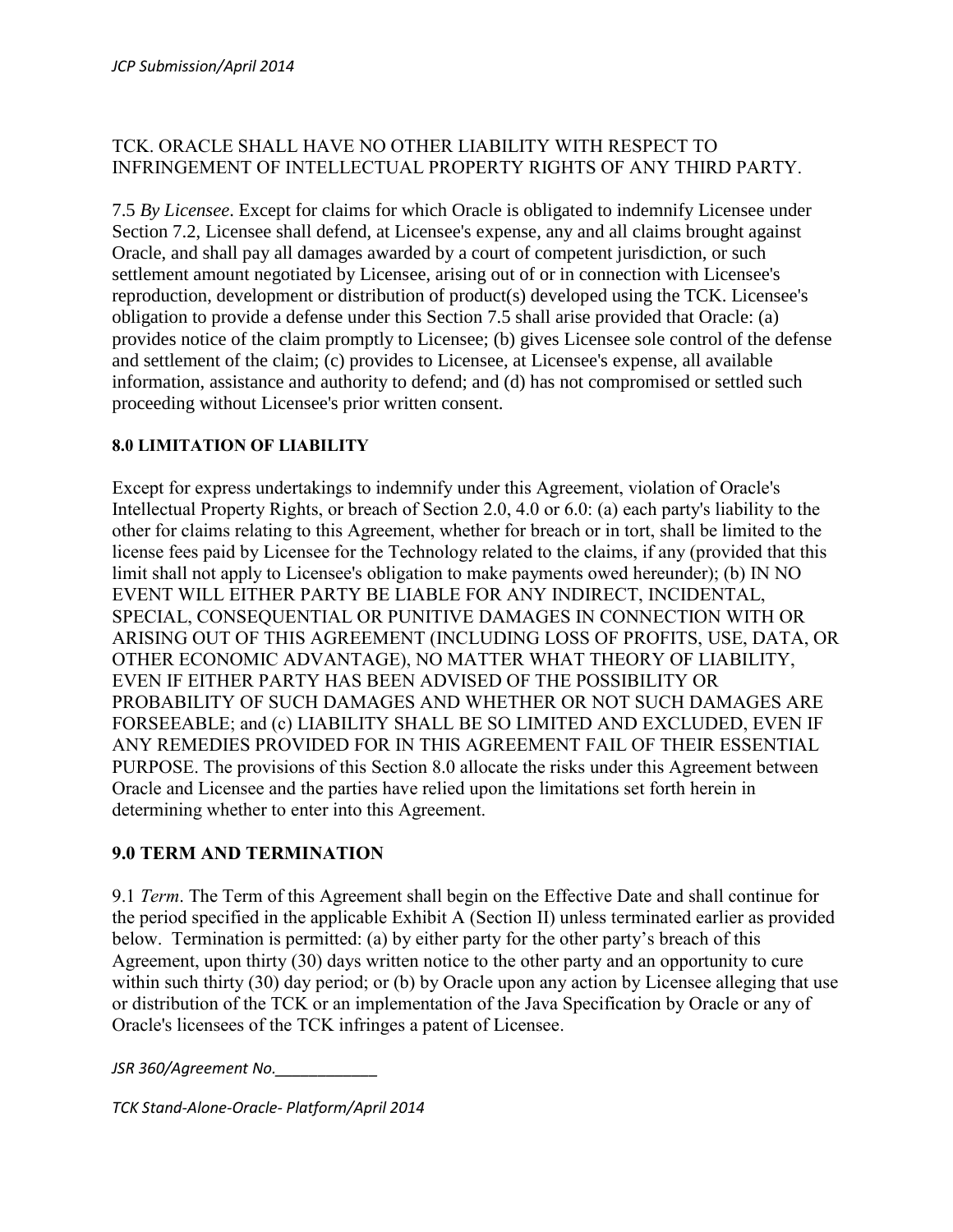9.2 *Effect of Expiration/Termination*. Upon the expiration or termination of this Agreement, Licensee shall promptly: (a) return to Oracle all copies of the TCK and other Confidential Information of Oracle (collectively "Oracle Property") in Licensee's possession or control; or (b) permanently destroy or disable all copies of the Oracle Property remaining in Licensee's possession or control, except as specifically permitted in writing by Oracle; and (c) upon Oracle's request, provide Oracle with a written statement certifying that Licensee has complied with the foregoing obligations. All rights and licenses granted to Licensee shall terminate upon such termination; provided, however, than in the event of the expiration of this Agreement then Licensee shall be authorized to: (x) distribute Product(s) previously and successfully selfcertified against the version of the TCK licensed hereunder at the time of expiration, subject to Licensee's continued compliance with this Agreement including the payment of any applicable fees, and (y) retain one (1) copy of the TCK to support customers having copies of Product(s) distributed by Licensee prior to the expiration hereof. All other rights of Licensee shall terminate upon such expiration.

9.3 *No Liability for Expiration or Lawful Termination*. Neither party shall have the right to recover damages or to indemnification of any nature, whether by way of lost profits, expenditures for promotion, payment for goodwill or otherwise made in connection with the business contemplated by this Agreement, due to the expiration or permitted or lawful termination of this Agreement. EACH PARTY WAIVES AND RELEASES THE OTHER FROM ANY CLAIM TO COMPENSATION OR INDEMNITY FOR TERMINATION OF THE BUSINESS RELATIONSHIP CONTEMPLATED BY THIS AGREEMENT UNLESS TERMINATION IS IN MATERIAL BREACH OF THIS AGREEMENT.

9.4 *Non-Exclusive Rights*. The rights of Oracle under this Section 9.0 are in addition to any other rights and remedies permitted by law or equity under this Agreement.

9.5 *Survival*. The parties' rights and obligations under Sections 4.0, 5.0, 6.0, 7.0, 8.0, 9.0, and 10.0 shall survive expiration or termination of this Agreement, and in addition Oracle's rights and Licensee's obligations under Section 2.0 shall survive.

9.6 *Irreparable Harm*. Licensee acknowledges that breach of Sections 2.0, 4.0, and 6.0 would cause irreparable harm to Oracle, the extent of which would be difficult to ascertain. Accordingly, Licensee agrees that, in addition to any other available remedies, Oracle shall be entitled to obtain immediate injunctive relief in the event of a breach or threatened breach of such Sections.

## **10.0 MISCELLANEOUS**

10.1 *Notices*. All written notices required by this Agreement must be delivered in person or by means evidenced by a delivery receipt and will be effective upon receipt by the persons at the addresses specified below.

*JSR 360/Agreement No.\_\_\_\_\_\_\_\_\_\_\_\_*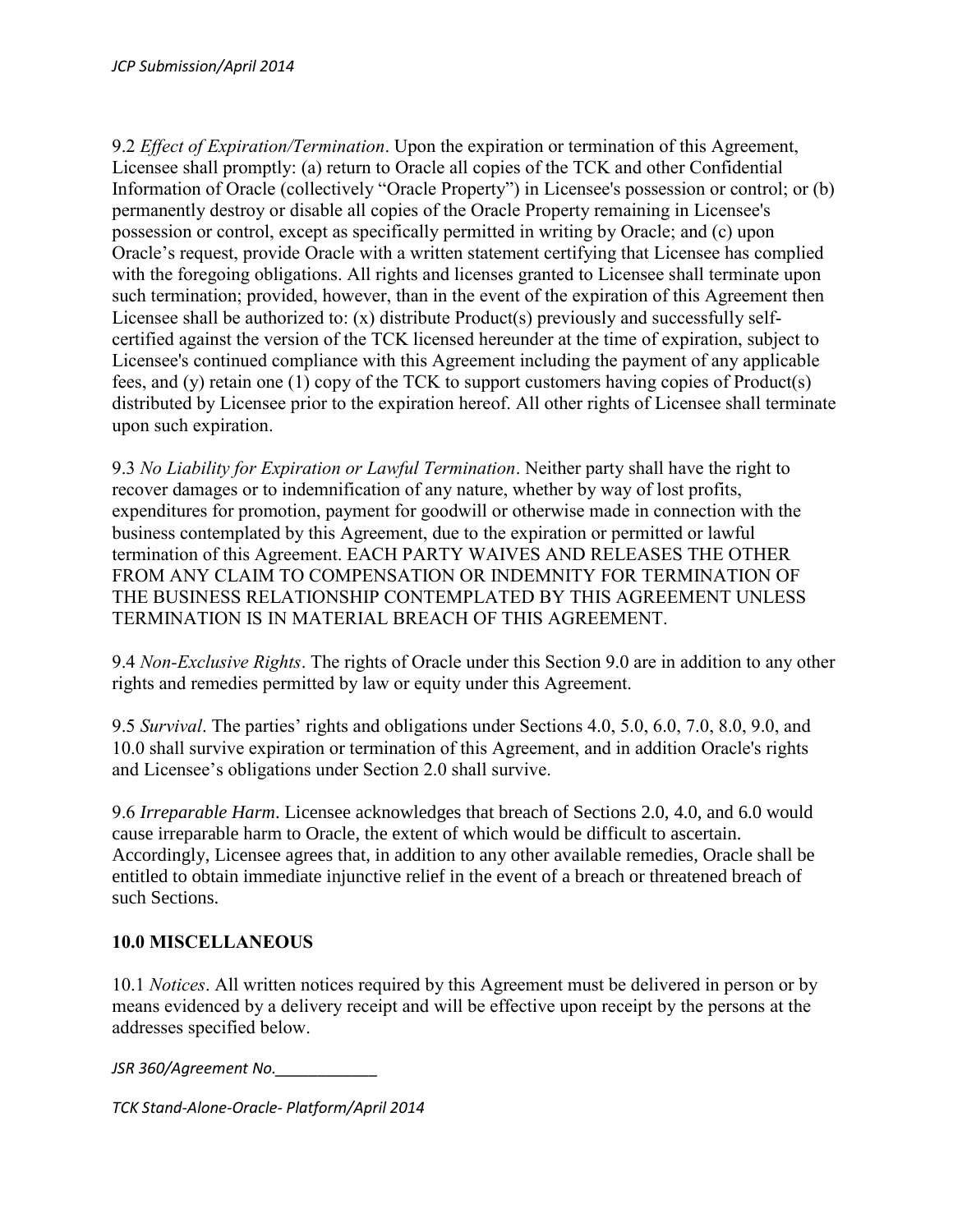| Oracle:                                                           | Licensee: |
|-------------------------------------------------------------------|-----------|
| Oracle America, Inc.                                              |           |
| 500 Oracle Parkway                                                |           |
| Redwood City, California 94065                                    |           |
| Attn.: Oracle Software VP of Sales<br>cc: Oracle Legal Department | Attn.:    |

Each party shall notify the other party in writing sent to the address above of any changes to the foregoing information.

10.2 *Marketing and Press Announcements*. Licensee's initial press announcement concerning execution of this Agreement must be reviewed and approved by Oracle prior to its release. Licensee hereby authorizes Oracle to include Licensee in a published list of licensees of the specific TCK(s) licensed hereunder. Oracle shall also be authorized to use Licensee's name in advertising, marketing collateral, and customer success stories prepared by or on behalf of Oracle for such TCKs subject to prior approval by Licensee, such approval not to be unreasonably withheld or delayed.

10.3 *Waiver.* Any express waiver or failure to exercise promptly any right under this Agreement will not create a continuing waiver or any expectation of non-enforcement.

10.4 *Partial Invalidity*. If any of the above provisions are held to be in violation of applicable law, void, or unenforceable in any jurisdiction, then such provisions are herewith waived or amended to the extent necessary for the Agreement to be otherwise enforceable in such jurisdiction. However, if in Oracle's opinion deletion or amendment of any provisions of the Agreement by operation of this paragraph unreasonably compromises the rights or increase the liabilities of Oracle or its licensors, Oracle reserves the right to terminate the Agreement.

10.5 *Language*. This Agreement is in the English language only, which language shall be controlling in all respects, and all versions of this Agreement in any other language shall be for accommodation only and shall not be binding on the parties to this Agreement. All communications and notices made or given pursuant to this Agreement, and all documentation and support to be provided, unless otherwise noted, shall be in the English language.

10.6 *Governing Law*. This Agreement is made under and shall be governed by and construed under the laws of the State of California and controlling U.S. law. The choice of law rules of any jurisdiction shall not apply. Licensee and Oracle agree that any action arising out of this Agreement shall be brought in the U.S. District Court for the Northern District of California or

*JSR 360/Agreement No.\_\_\_\_\_\_\_\_\_\_\_\_*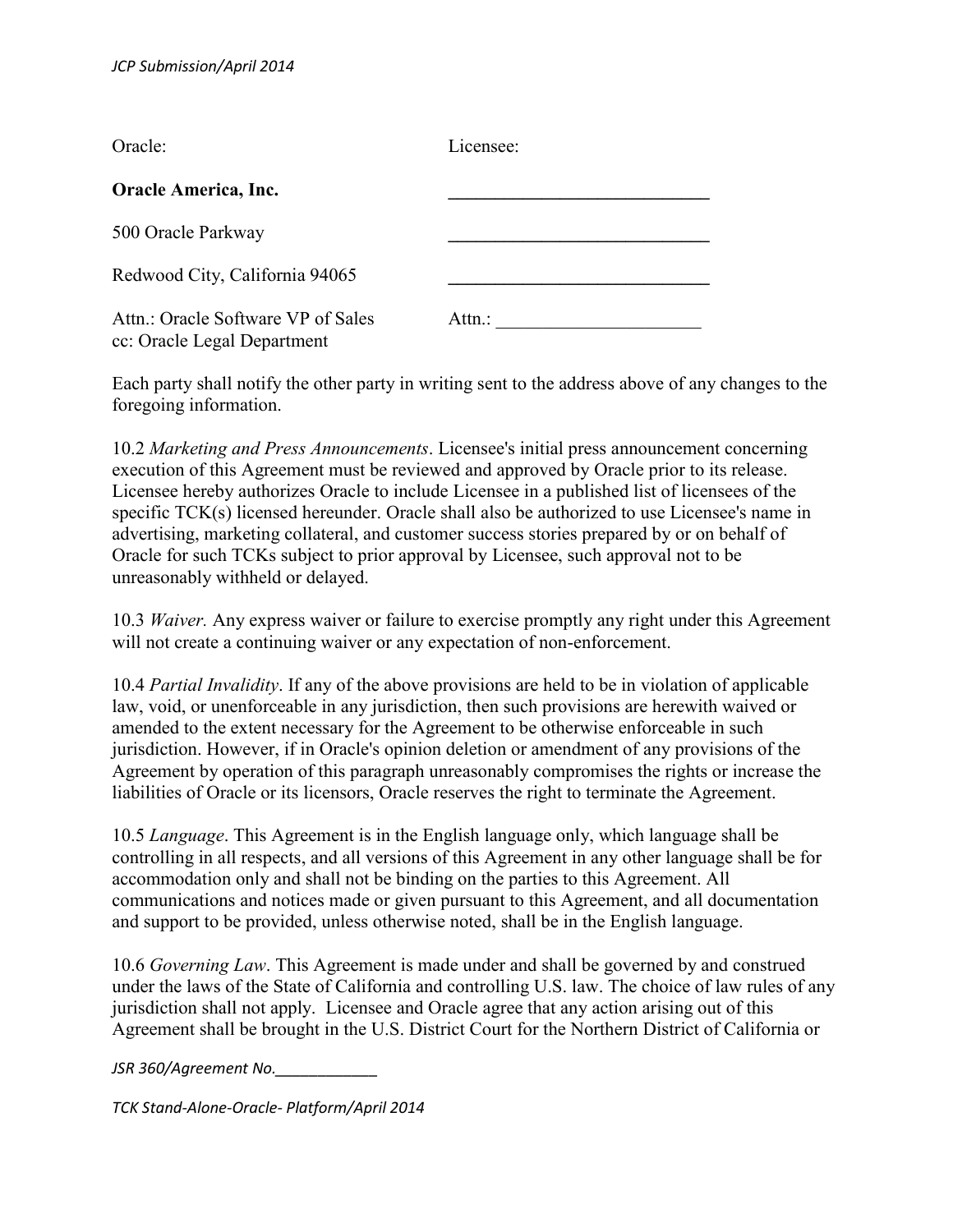the California Superior Court, County of San Francisco, or County of Santa Clara, as applicable; and Licensee and Oracle submit exclusively to the personal jurisdiction and venue of such Courts.

10.7 *Compliance with Laws*. TCK, Documentation and Products are subject to United States export laws, including the U.S. Export Administration Act and its associated regulations, and may be subject to export or import laws or regulations in other countries. Licensee agrees to comply strictly with all such laws and regulations including to obtain licenses to export, reexport or import the TCK, Documentation or Products as may be required after delivery of the TCK or Documentation to Licensee. Unless authorized by the United States government, Licensee will not directly or indirectly export or re-export the TCK, Documentation or Products to any embargoed or restricted country identified in the United States export laws, including but not limited to the Export Administration Regulations (15 C.F.R. Parts 730-744). Licensee represents and warrants that it is not identified on any United States Government export exclusion lists. Licensee shall not use the TCK to test Products for nuclear, missile, chemical, or biological weaponry or other weapons of mass destruction to the extent prohibited by United States export laws. Licensee shall make reasonable efforts to notify and inform its employees and/or agents having access to the TCK of Licensee's obligation to comply with the requirements stated in this Section 10.7

10.8 *Disclaimer of Agency*. The relationship created hereby is that of licensor and licensee. This Agreement is not intended to create a relationship such as a partnership, franchise, joint venture, agency, or employment relationship. Neither party may not act in a manner which expresses or implies a relationship other than that of independent contractor, nor bind the other party. Licensee hereby waives the benefit of any laws dealing with the establishment and regulation of **franchises** 

10.9 *Assignment*. This Agreement may not be assigned or transferred by Licensee without the prior written consent of Oracle. Oracle may assign or transfer this Agreement to another Oracle entity or affiliate.

10.10 *Exhibits*. The following are included herein by reference as integral parts of this Agreement:

- Exhibit A -TCK Specific Terms and Conditions
- Exhibit B –TradeMark License

To the extent the terms and conditions of any Exhibit are contrary to the terms and conditions of this Agreement, the terms and conditions of such Exhibit shall govern.

10.11 *Complete Understanding*. This Agreement and the Exhibits hereto constitute and express the final, complete and exclusive agreement and understanding between the parties with respect

*JSR 360/Agreement No.\_\_\_\_\_\_\_\_\_\_\_\_*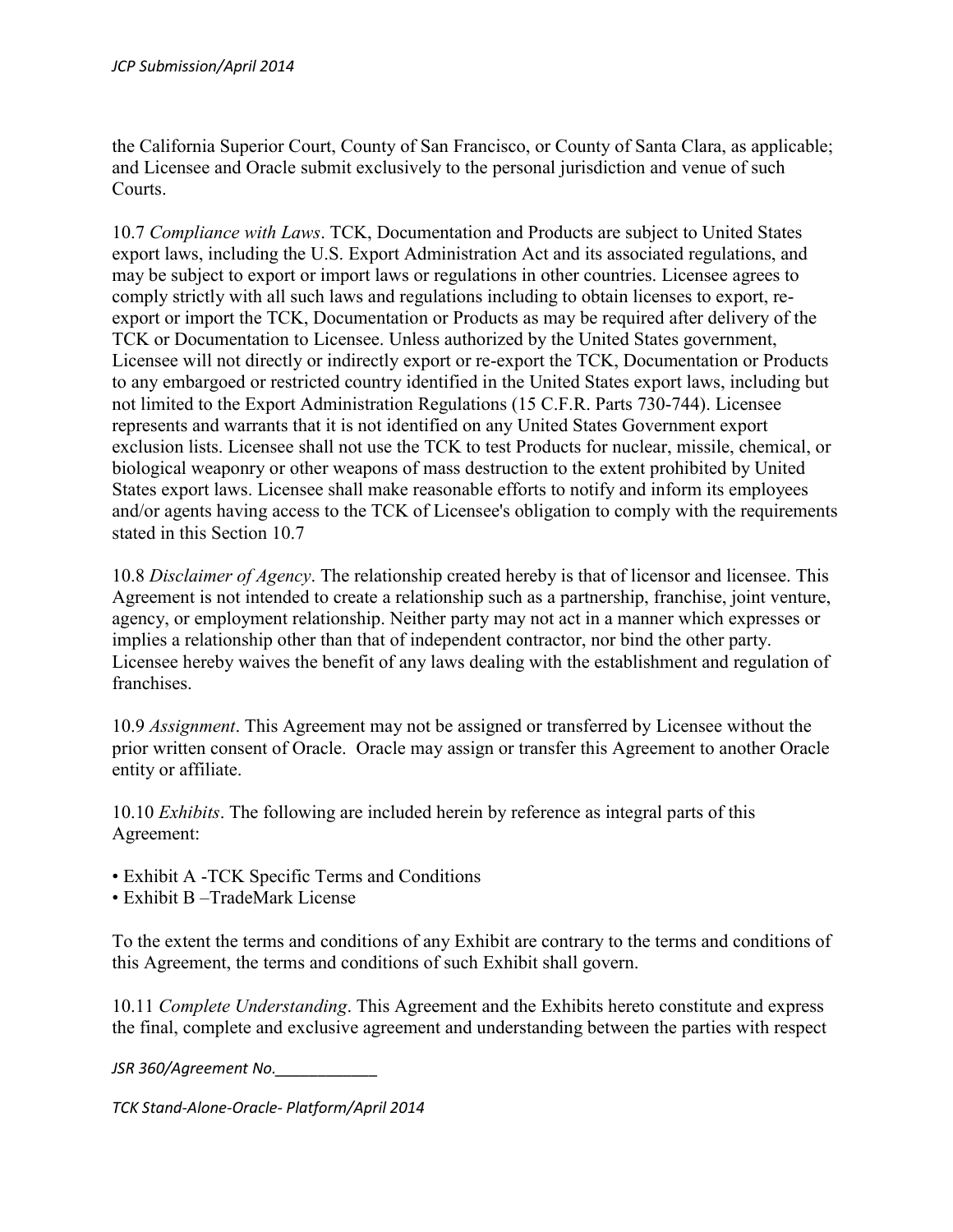to its subject matter and supersede all prior or contemporaneous communications, representations or agreements, whether written or oral, with respect to the subject matter hereof. No terms of any purchase order or similar document issued by Licensee shall be deemed to add to, delete or modify the terms and conditions of this Agreement. This Agreement may not be modified, amended, rescinded, canceled or waived, in whole or part, except by a written instrument signed by the authorized representatives of the parties.

IN WITNESS WHEREOF, the parties have caused this Agreement to be executed by their duly authorized representatives.

| <b>Oracle America, Inc.</b>     |                       |
|---------------------------------|-----------------------|
| $\mathbf{B}$ y:                 | $\mathbf{By:}$        |
| Name:                           | Name: $\qquad \qquad$ |
| (Print or Type) (Print or Type) |                       |
| Title:                          | Title:                |
| Date:                           | Date:                 |

*JSR 360/Agreement No.\_\_\_\_\_\_\_\_\_\_\_\_*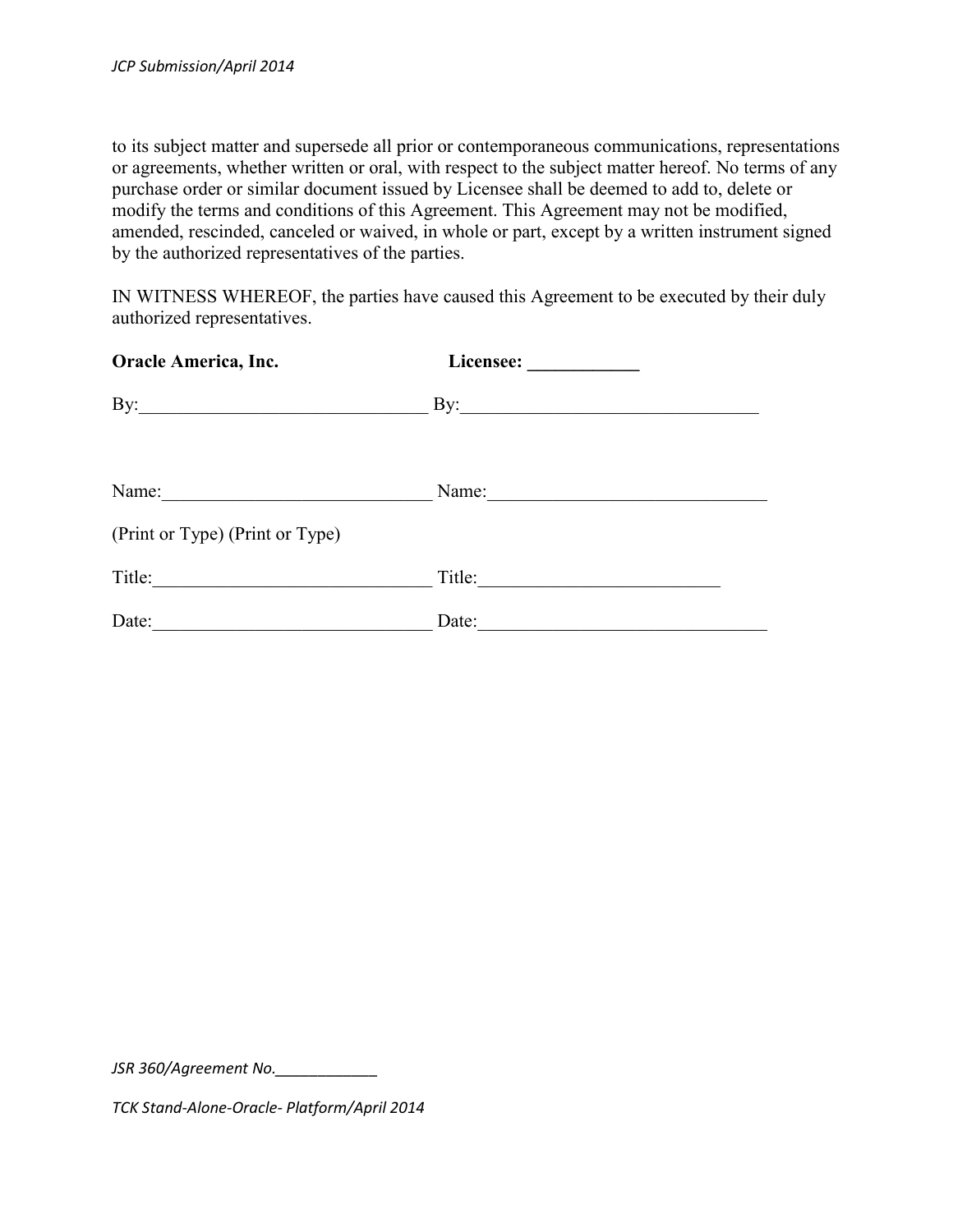## **EXHIBIT A-1**

### **TECHNOLOGY SPECIFIC TERMS AND CONDITIONS**

#### **I. Description of TCK, Test Tools and Documentation**

- A. Java Specification: Java<sup>™</sup> Platform, Micro Edition, Connected Limited Device Configuration version 8 (JSR 360)
- B. TCK: Technology Compatibility Kit for JSR 360
- C. Test Tools: JavaTest Harness (included with TCK for JSR 360)

D. Documentation: JSR 360 TCK User's Guide and Release Notes (README.html)

**II. Term:** Three (3) years

**III. Notice of Status Change:** If Licensee executed this Agreement having the status of a Qualified Not-for-Profit or Qualified Individual, then if and when there is a material change in any factors relevant to determining that status -- for example, that Licensee has come under the effective control of a commercial entity as a result of a change in the membership of Licensee's Board of Directors or equivalent governing body -- Licensee shall notify Oracle of the nature of the change(s). Failure to provide such notice, or the knowing disclosure of inaccurate information to Oracle in response to its reasonable requests (whether an initial application or follow-on requests) for information concerning Licensee's Qualified Not-for-Profit or Individual status, shall be considered a breach of this Agreement.

**IV. Support Options:** Commercial Licensees, Qualified Not-for-Profits and Qualified Individuals may purchase basic TCK support from Oracle at an additional charge.

#### **V. Consideration**

Access:

A. For Commercial Licensees: Access Fee of \$50,000 for the Term.

Oracle shall have no obligation to deliver or make available the TCK until the Access Fees are received by Oracle.

B. For Qualified Not-for-Profits and Qualified Individuals: \$0.

*JSR 360/Agreement No.\_\_\_\_\_\_\_\_\_\_\_\_*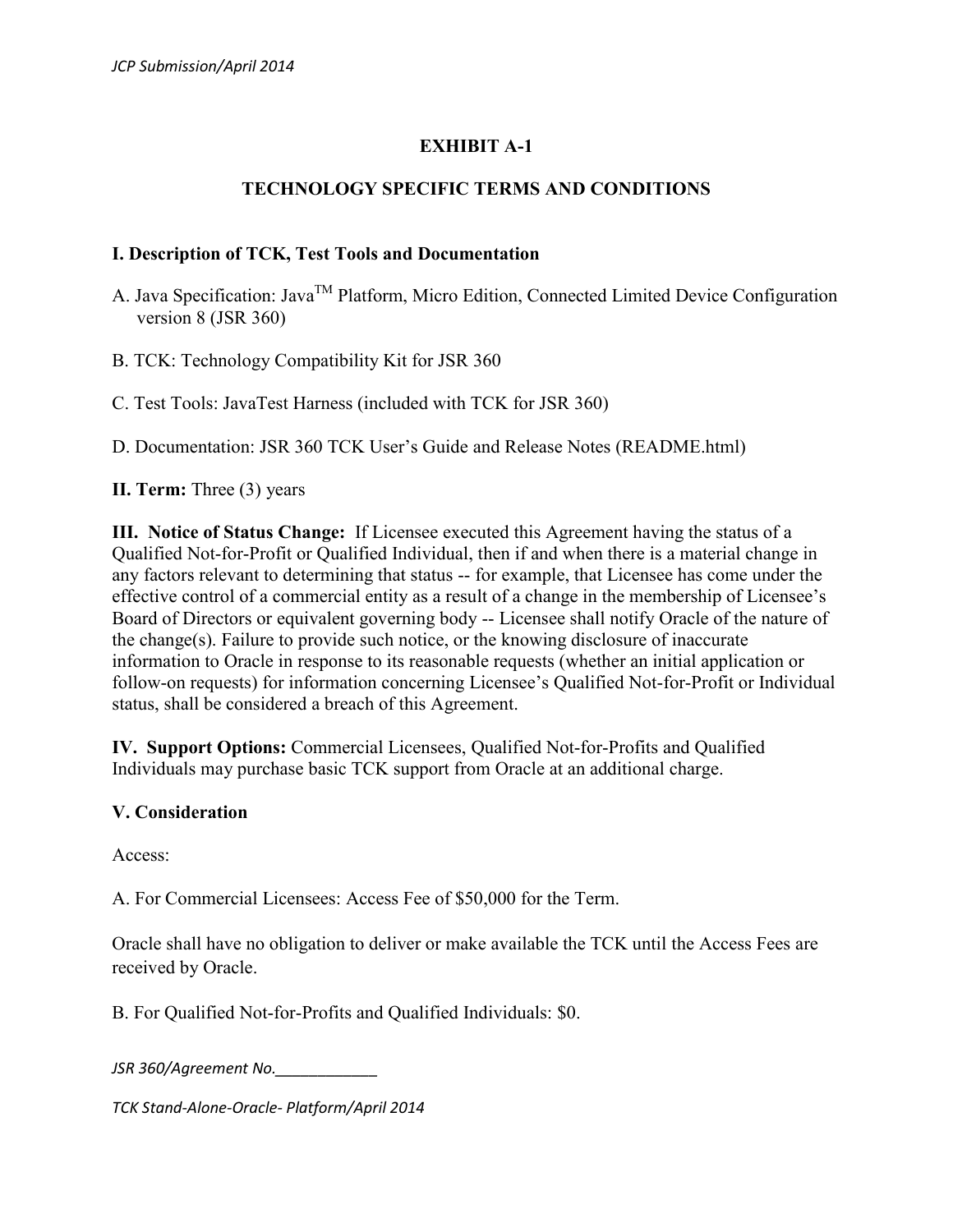### Distribution:

*No Royalty Option***:** Any Product(s) distributed to any third party by Licensees who are Qualified Not-for-Profits or Qualified Individuals, for which no royalty is paid, must be licensed to such third party under the General Public License version 2.0 (GPLv2). Such Licensees must comply with all terms of the GPLv2 in making such distributions.

*Royalty Option*: Licensees who are not Qualified Not-for-Profits or Qualified Individuals shall pay Oracle a royalty as stated below for each distributed Product which implements the Java<sup>TM</sup> Platform, Micro Edition, Connected Limited Device Configuration, version 8 specification. (Oracle reserves the right to further discount the following fees, at its discretion, based upon factors such as the type and power of the chip, and the volume of units distributed.)

Maximum Per-Core Royalty of US\$300

Maximum Per-Core Price for an ARM7 chip of US\$0.60

These fees may be embodied in a separate royalty-bearing agreement with Oracle which would cover fees for this TCK.

In the event that Licensee is subject to a TCK license for a JSR that Oracle has deemed to be "Related" to this JSR, for each distributed Product that is compliant with Related JSRs, such distributed Product will be subject to only a single royalty payment for the TCK licenses to the Related JSRs. Such single royalty payment rate shall be equal to the highest royalty rate of the TCK licenses for the applicable Related JSRs.

Change in Status. If Licensee entered into this Agreement as a Qualified Not-for-Profit or Qualified Individual but at any subsequent time fails to satisfy any of the conditions that give rise to that status ("Conversion Date"), then Licensee shall pay to Oracle any other fees that come due pursuant to this Exhibit A for parties that are not Qualified Not-for-Profits or Qualified Individuals. For the avoidance of doubt, no such fees shall be due if Licensee entered into this Agreement as a Qualified Individual and terminates this Agreement before the Conversion Date.

For the purposes of this Agreement, and so long as not inconsistent with any requirements established pursuant to the Java Community Process:

"*Qualified Not-for-Profit*" means a legally organized not-for-profit entity (such as, but not limited to, a "501[c][(3]" corporation) that is not owned or effectively controlled, based on prevailing standards of law in the applicable jurisdiction, by a commercial interest, that uses the TCK for the purpose of developing and distributing a compatible, non-commercial, independent implementation of a Specification, and that has established to the satisfaction of Oracle, in its

*JSR 360/Agreement No.\_\_\_\_\_\_\_\_\_\_\_\_*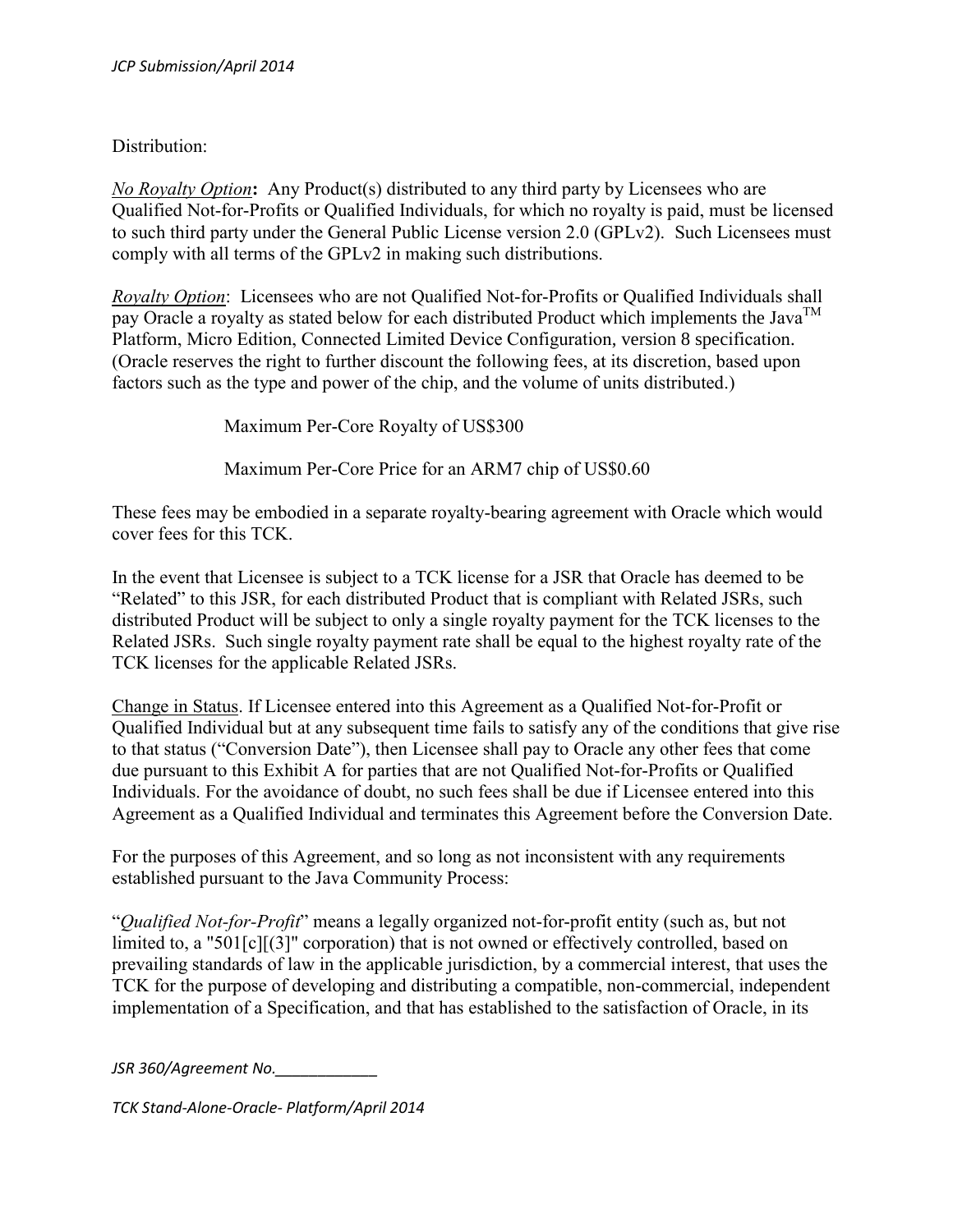reasonable discretion, that such entity is ready to begin testing its credible implementation of the Java Specification in question.

"*Qualified Individual*" means an individual not acting for or on behalf of a legally organized entity that uses the TCK for the purpose of developing and distributing a compatible, noncommercial, independent implementation of a Specification, and that has established to the satisfaction of Oracle, in its reasonable discretion, that such individual is ready to begin testing its credible implementation of the Java Specification in question.

"*non-commercial implementation*" means an implementation by Licensee or derived from Licensee's implementation that is not used for strategic gain or advantage against Oracle and/or an implementation by Licensee that is not used for direct or indirect commercial gain.

#### **VI. Trademarks**



*JSR 360/Agreement No.\_\_\_\_\_\_\_\_\_\_\_\_*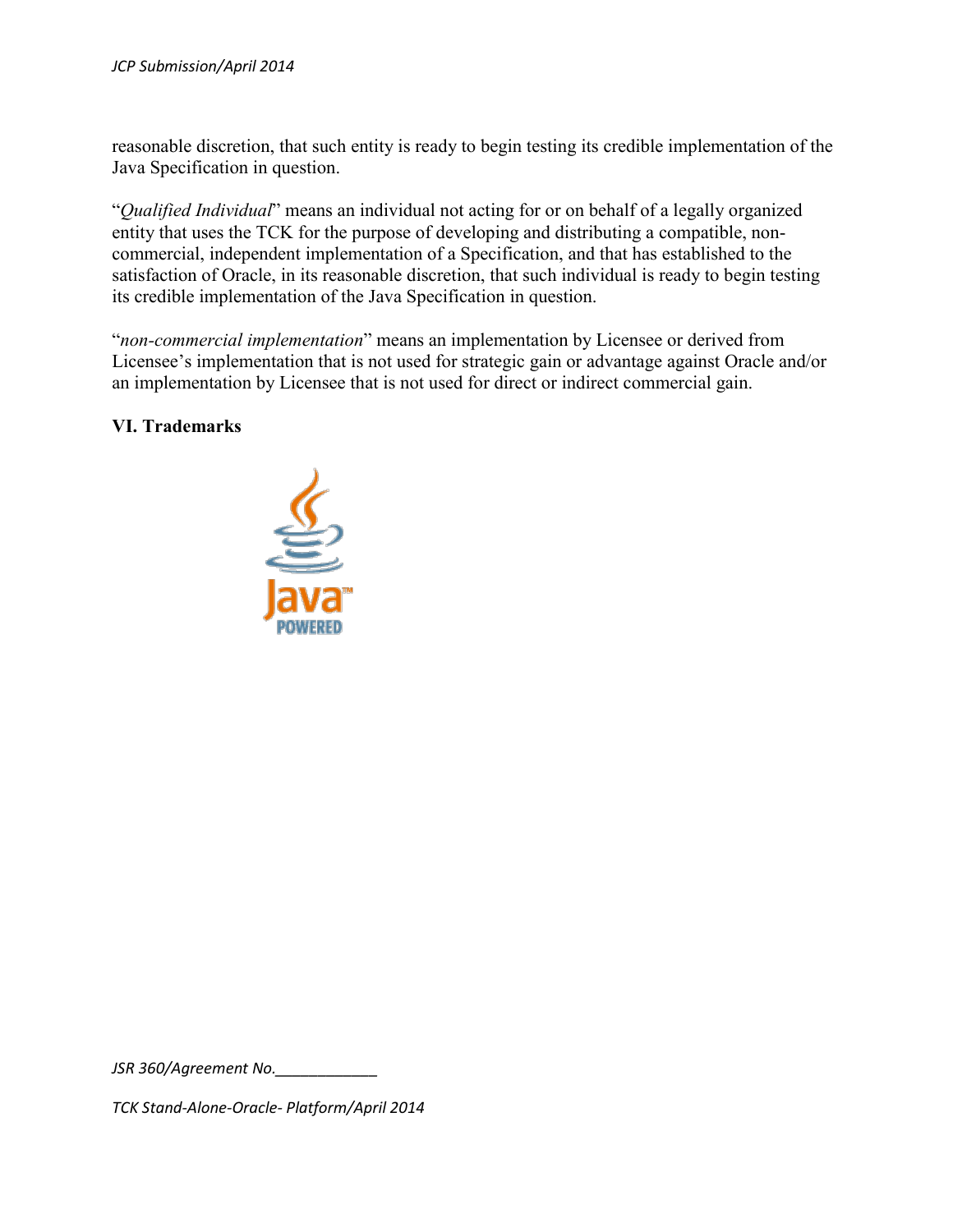## **EXHIBIT B TRADEMARK LICENSE AGREEMENT**

#### **TRADEMARK LICENSE**

This Trademark License (the "License") is entered into this day of \_\_\_\_\_\_\_\_\_\_\_\_\_\_\_\_\_, \_\_\_\_\_ (the "Effective Date") between Oracle America, Inc. (successor in interest to Sun Microsystems, Inc.), a Delaware corporation with its principal place of business at 500 Oracle Parkway, Redwood Shores, California 94065, USA ("Oracle") and \_\_\_\_\_\_\_\_\_\_\_\_\_\_\_\_\_\_\_\_\_\_ , a \_\_\_\_\_\_\_\_\_\_\_\_\_\_\_ corporation with a principal place of business at  $\overline{a}$ 

\_\_\_\_\_\_\_\_\_\_\_\_\_\_\_\_\_\_\_\_\_\_\_\_\_\_\_\_\_\_\_\_\_\_\_\_\_\_\_\_\_\_\_\_\_\_\_\_\_\_\_\_("Licensee").

This License is executed concurrently with or subsequent to Licensee's entering into a Stand-Alone TCK License Agreement, or TCK License Agreement For JSR as amended ("SATCK") with Oracle. The terms and conditions of this License shall supersede any inconsistent or conflicting terms and conditions in the SATCK. Capitalized terms not defined herein shall have the meaning specified in the SATCK.

WHEREAS Oracle is the owner of all right, title and interest in the Technology Compliance Logos;

WHEREAS Oracle wishes to promote and protect the Technology Compliance Logos in connection with the corresponding Technologies, as defined in the SATCK, while maintaining compatibility of products incorporating an implementation of a Java Specification;

WHEREAS Licensee wishes to license a Technology Compliance Logo from Oracle for use in association with products incorporating an implementation of the corresponding Java Specification;

WHEREAS Licensee has entered into a SATCK with Oracle, pursuant to which Licensee may have an obligation to use a Technology Compliance Logo; and

WHEREAS Oracle is willing to permit Licensee to use the Technology Compliance Logo under the terms and conditions set forth in this License;

*JSR 360/Agreement No.\_\_\_\_\_\_\_\_\_\_\_\_* NOW THEREFORE, Oracle and Licensee enter into this License on the following terms.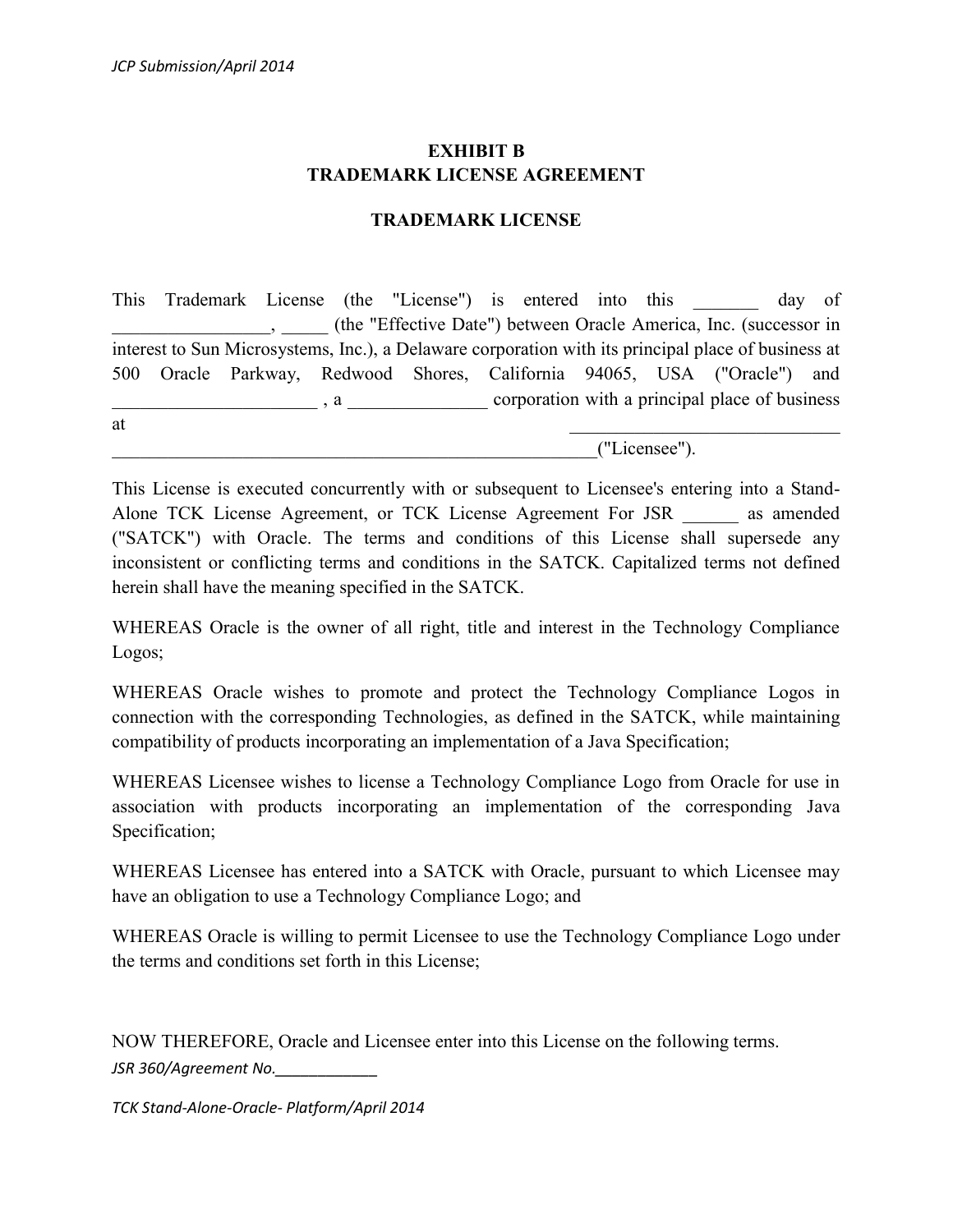#### **1.0 DEFINITIONS.**

1.1 *"FCS"* means first commercial shipment of a production version of a software or hardware product or technology.

1.2 *"For Java Tagline"* means the words "For Java" and no other Oracle trademarks.

1.3 *"Java Licensee Logo"* means the particular Oracle Trademark set forth in Attachment B hereto and provided by Oracle to Licensee for non-Product use pursuant to the terms of this License. Oracle may revise the Java Licensee Logo from time to time during the Term.

1.4 *"Java Logo(s)"* means collectively the Technology Compliance Logo(s) and Java Licensee Logo.

1.5 *"Java Trademark Guidelines"* means the graphics standards and usage guidelines provided by Oracle together with the then-current *Third Party Usage Guidelines for Oracle Trademarks* and *Third Party Usage Guidelines for Oracle Logos* (currently located at http://www.oracle.com/us/legal/third-party-trademarks/index.html)*S*, as may be revised by Oracle during the Term, and which are incorporated by reference into this License.

1.6 *"Notice"* means the form of notice specified in Section 7.1 of this License.

1.7 *"Oracle Trademarks"* means Oracle's ORACLE, JAVA, trademarks and logos, including without limitation JAVA, JAVA COMPATIBLE, the Java Compatible logo, JAVA POWERED, the Java Powered logo, the Coffee Cup logo, the For Java Tagline and the Java Logos, whether now in use or adopted in the future.

1.8 *"Term"* means the term of this License as specified in Section 6.1.

1.9 *"Technology Compliance Logo(s)"* means the particular Oracle Trademark(s) set forth in Attachment A hereto provided by Oracle to Licensee to be used by Licensee to indicate that Licensee's Product incorporating the applicable Technology (as denoted in Attachment A) meets the applicable compatibility and other requirements specified in the SATCK. Oracle may revise the Technology Compliance Logo(s) from time to time during the Term.

## **2.0 TRADEMARKS.**

*JSR 360/Agreement No.\_\_\_\_\_\_\_\_\_\_\_\_*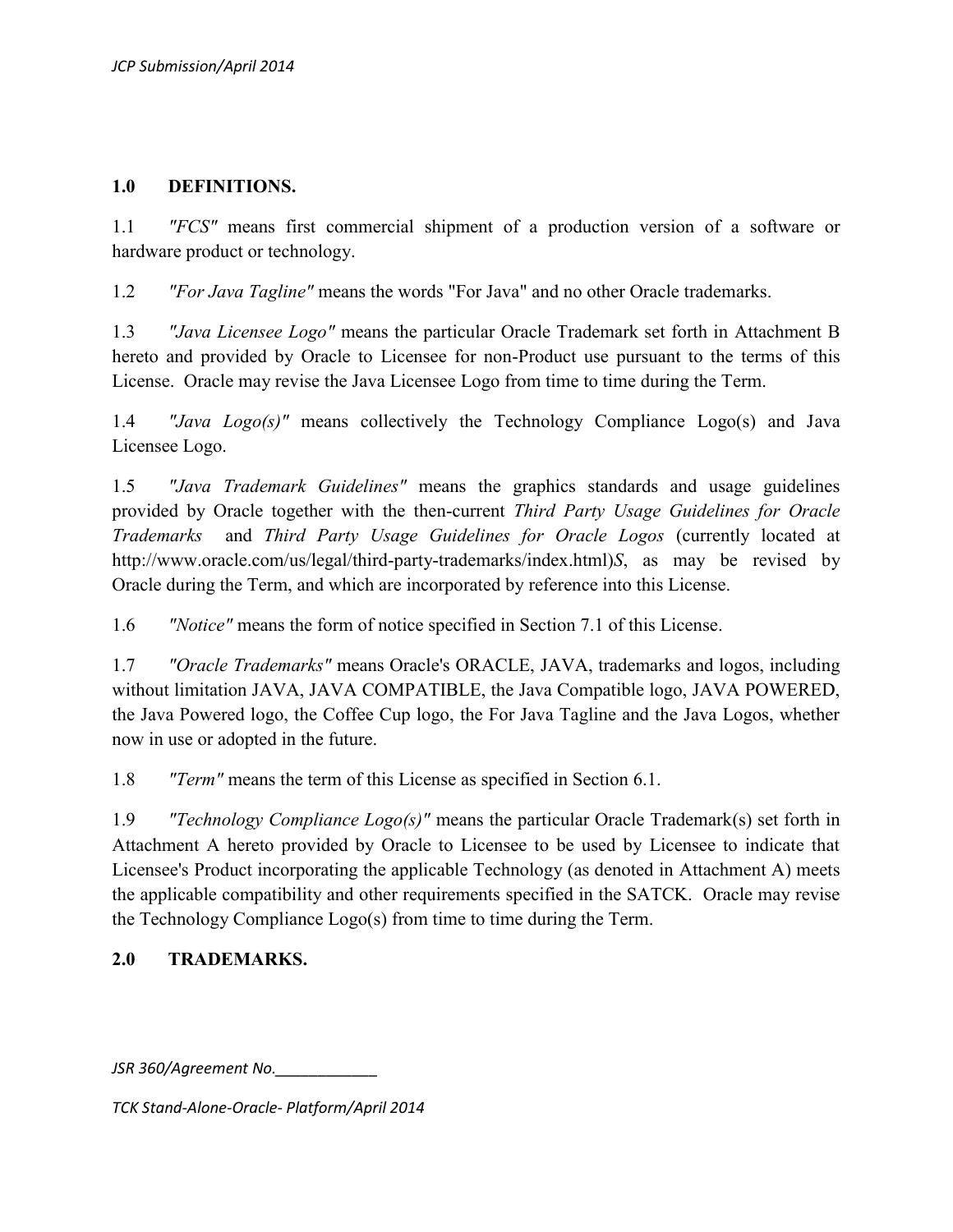2.1 Grant to Licensee. Subject to and conditioned upon Licensee's compliance with all restrictions set forth in the SATCK and this License, Oracle grants to Licensee a worldwide, non-exclusive, non-sublicensable, non-transferable, license to:

a. *Technology Compliance Logo(s)*: use the appropriate Technology Compliance Logo provided by Oracle only in connection with the marketing, advertising, distribution and/or sale of each Product that implements the corresponding Java Specification and that fully meets the requirements of Section 2.6 below;

b. *Java Licensee logo*: use the Java Licensee logo on marketing material, trade show material and collateral, whether or not in connection with a specific Licensee Product, to advertise that Licensee is a current SATCK licensee, provided that the Java Licensee logo may not be used on any Product (including media or electronic versions), Product packaging or Product documentation or other items that accompany Licensee's shipping containers;

c. *For Java Tagline*: use the For Java Tagline in conjunction with, and immediately following, the name(s) of each Product that fully meets the requirements of Section 2.6 below; and

d. *No Other Rights*. Licensee is granted no other right, title or interest in or license to the Java Logo(s), the For Java Tagline, or any other Oracle Trademark for any purpose, and is specifically granted no right to sublicense the Java Logo(s), the For Java Tagline, or any other Oracle Trademarks.

e. *No Limitation on Use*. Subject only to the rights specifically granted to Licensee hereunder, nothing contained in the License shall be construed to limit or restrict, in any way or manner any right of Oracle to encumber, transfer, license, access, reference or practice any Oracle Trademark in any way for any purpose or use, including without limitation, Oracle's use, licensing and/or registration of Oracle Trademarks anywhere in the world for any purpose.

f. *Amendment/Replacement of Java Logo(s)*. Oracle reserves the right to amend the Technology Compliance Logo(s) and/or the Java Licensee logo or to replace them with different logos. Upon Notice from Oracle, Licensee shall cease use of the amended or replaced Java Logo(s) as quickly as reasonably possible on Product and all material associated with Product. In addition, Licensee shall not affix the amended or replaced Java Logo(s) to new Product not yet being manufactured, or to materials associated with such new Product, but instead shall use the replacement logo(s) supplied by Oracle.

*JSR 360/Agreement No.\_\_\_\_\_\_\_\_\_\_\_\_* 2.2 Territory Reduction. Oracle may modify the license grant specified in Section 2.1 above to eliminate any jurisdiction from this License if Oracle reasonably determines that use or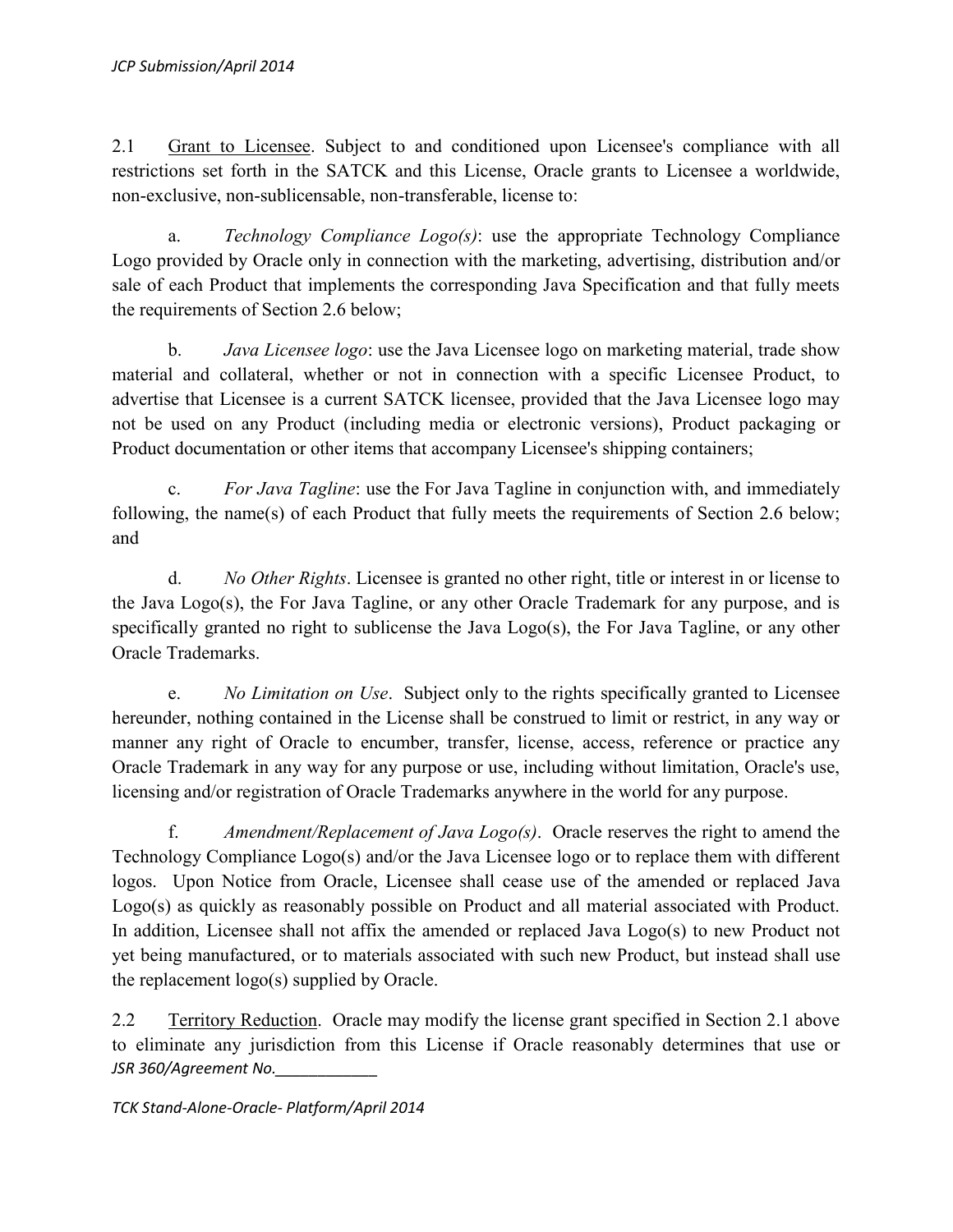continued use of the Java Logo(s) in such jurisdiction may subject Oracle or any third party to legal liability, or may jeopardize Oracle's rights in the Java Logo(s) or any other Oracle Trademark in that or any other jurisdiction. In such event, as quickly as possibly but in no event later than sixty (60) calendar days after receipt of Notice from Oracle, or such earlier date as required by court or judicial order, Licensee shall cease all use of the Java Logo(s) in such jurisdiction.

2.3 [Intentionally left blank].

2.4 Ownership of Oracle Trademarks. As between Oracle and Licensee, Licensee acknowledges and agrees that Oracle is the sole owner worldwide of all right, title and interest in and to the Oracle Trademarks and all goodwill associated with the Oracle Trademarks, for use on and in connection with computer hardware, software, peripherals, technologies, services and other related goods and services. Licensee shall not (a) challenge Oracle's ownership or use of Oracle Trademarks; (b) attempt to register any Oracle Trademarks, or any mark or logo substantially similar thereto; (c) remove, alter, or add to any Oracle Trademarks; (d) except as otherwise expressly set forth herein, co-brand or co-logo its products with any Oracle Trademarks; or (e) incorporate any Oracle Trademarks into Licensee's trademarks, product names, service marks, company names, domain names, or any other similar designations. If at any time, Licensee acquires any rights in, or trademark registrations or applications for, the Java Logo(s) or any other Oracle Trademarks by operation of law or otherwise in any jurisdiction, Licensee will immediately upon request by Oracle and at no expense to Oracle, assign such rights, registrations, or applications to Oracle, along with any and all associated goodwill. Licensee's use of the Java Logo(s) and/or the For Java Tagline inures solely to Oracle's benefit.

2.5 Further Assurances. Licensee shall assist Oracle to the extent reasonably necessary to protect and maintain the Java Logo(s) worldwide, including, but not limited to, giving prompt Notice to Oracle of any known or potential infringement of the Java Logo(s), gathering and submitting evidence of use of the Java Logo(s), and cooperating with Oracle in preparing and executing any documents necessary to register the Java Logo(s) or to record this trademark license, or any other document concerning the license grant, as may be required by the laws or rules of any jurisdiction. In its sole discretion, Oracle may commence, prosecute or defend any action or claim concerning the Java Logo(s). Oracle shall have the right to control any such litigation, and Licensee shall fully cooperate with Oracle in any such litigation, including the satisfaction of procedural requirements necessary to bring such litigation in a particular jurisdiction. Oracle shall reimburse Licensee for the reasonable costs associated with providing such assistance, except to the extent that any such costs result from Licensee's breach of this

*JSR 360/Agreement No.\_\_\_\_\_\_\_\_\_\_\_\_*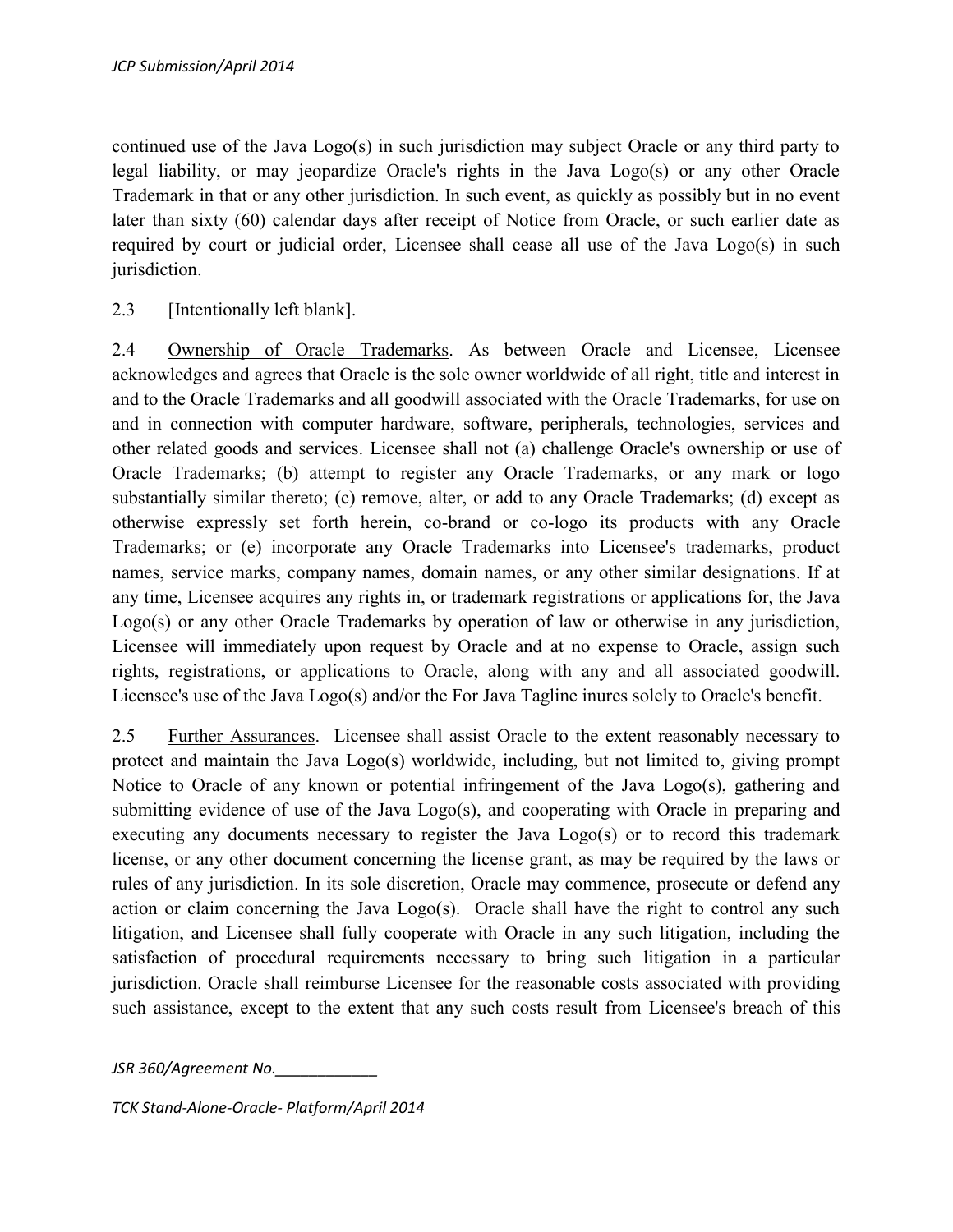License. Licensee shall not commence any action regarding the Java Logo(s), without Oracle's prior written consent which Oracle may withhold in its sole discretion.

### 2.6 Quality Requirements.

a. *Certification and Audit*. Licensee must use the Technology Compliance Logo in accordance with the terms of the SATCK. This License applies only to versions of Products that have successfully completed the compliance testing in accordance with the Java Test Suites (or Technology Compatibility Kit or TCK) as defined in the SATCK, and which otherwise fully comply with all other compliance requirements of the SATCK, including without limitation any required audit of test results.

b. *Notification of Testing; Records.* At least thirty (30) days prior to Licensee's distribution of the first copy of each release of a Product bearing the Technology Compliance Logo, Licensee shall provide Notice to Oracle certifying that such Product has successfully completed the compliance testing in accordance with the Java Test Suites (or Technology Compatibility Kit or TCK) and otherwise fully complies with all other compliance requirements of the SATCK. Licensee shall keep written records of such compliance testing, including without limitation results of such compliance testing or required audit results, for the term of this License plus two (2) years thereafter, and make such records available to Oracle promptly upon written request.

c. *Inspection*. Upon thirty (30) days Notice by Oracle no more than two (2) times per calendar year, Licensee shall permit Oracle or its authorized representative to inspect and test any Product with which the Technology Compliance Logo is used to ensure that such Product meets the compliance requirements of the SATCK.

d. *Notice of Noncompliance*. Licensee shall give prompt Notice to Oracle of any complaint or other indication by any customer or other third party that any Product bearing the Technology Compliance Logo may not meet the compliance requirements of the SATCK or any other requirement of the SATCK or this License.

e. *Reputation and Industry Standards*. In addition to the other quality requirements set forth in this Section 2.6, Licensee shall maintain the quality of the Product on or in connection with which it uses the Java Logo(s) in a manner consistent with all terms, conditions and requirements set forth in this License and the SATCK and at a level that meets or exceeds Licensee's overall reputation for quality and that is at least commensurate with industry standards. All Product shall comply with all local and government regulations and requirements of the jurisdiction into which such Product is sold.

*JSR 360/Agreement No.\_\_\_\_\_\_\_\_\_\_\_\_*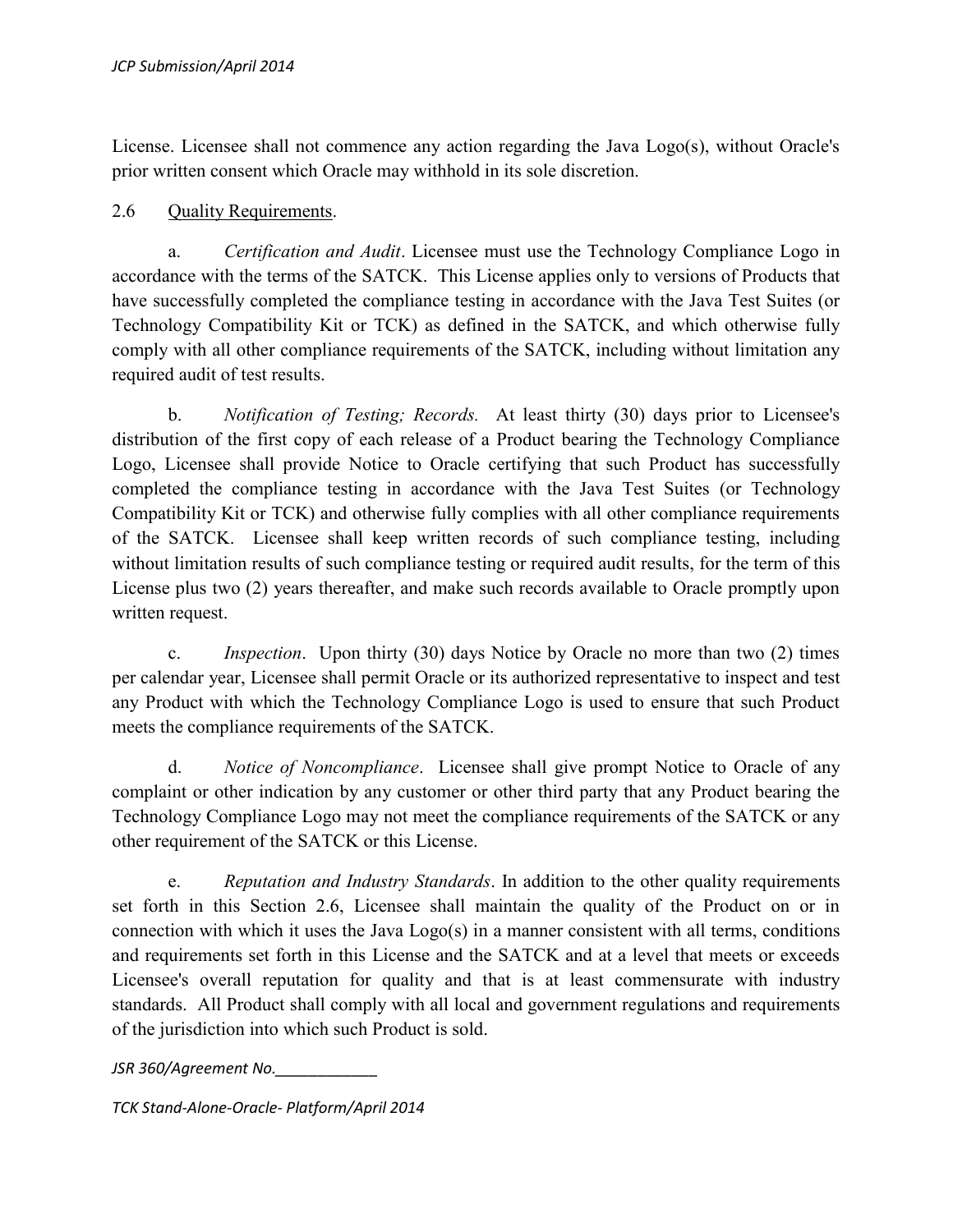### 2.7 Java Logo Usage, Location and Attribution.

a. *Artwork*. Licensee must use the Java Logo(s) only in the exact form of approved camera-ready artwork or electronic artwork received from Oracle or Oracle's designee.

b. *Guidelines*. Licensee's use of the Java Logos and all other Oracle Trademarks shall comply with the then current Java Trademark Guidelines, which Oracle may modify from time to time.

c. *Display*. Wherever Licensee displays a Java Logo, it must also display its own corporate name and logo, and shall display the Java Logo (i) in a size and style less prominent than, and separately from any of, Licensee's own names, marks or logos, (ii) separately from any other name, mark or logo, (iii) accompanied by a TM or ® symbol if incorporated into the artwork received from Oracle or its designee, and (iv) when using the Technology Compliance Logo, in such a manner that it is clear that the Technology Compliance Logo refers only to the specific Product which has met the compliance requirements of the SATCK and not any other product of Licensee or any third party. Specifically, when the Product with which the Technology Compliance Logo is used is bundled with other Licensee or third-party products that do not meet the compliance requirements of the SATCK, Licensee shall always display the Technology Compliance Logo in such a manner that it is clear, in Oracle's sole discretion, that the Technology Compliance Logo refers only to Product (that has met the compliance requirements) and not to any product in the bundle which has not met the compliance requirements. In no event can Licensee use the Compatibility Logo with a Product that includes or is used, marketed or distributed in connection with an implementation of a Java specification if such implementation has not passed Oracle's Java test suites in compliance with Oracle's compatibility requirements.

d. *Placement*. Licensee shall display the Technology Compliance Logo(s): (i) on external Product packaging, on the accompanying documentation and any media containing the Product (disk, CD-ROM, tape, etc.); (ii) on web pages featuring information about the Product, in GIF images that point to the current Oracle page on Java Technologies (http://www.java.com) via hypertext link; (iii) on splash screens appearing upon launch of the Product, the launch of the Java virtual machine and the start-up of Java technology-based applications and on general Product information screens (e.g., "About", "Help", "Info", and any menu for Java applications; (iv) on tangible marketing collateral featuring the Product including advertisements, direct mail, web pages, retail store displays, brochures and datasheets; and (v) v) on the front of the hardware or device or, for laptops, in the space below the keyboard .

*JSR 360/Agreement No.\_\_\_\_\_\_\_\_\_\_\_\_*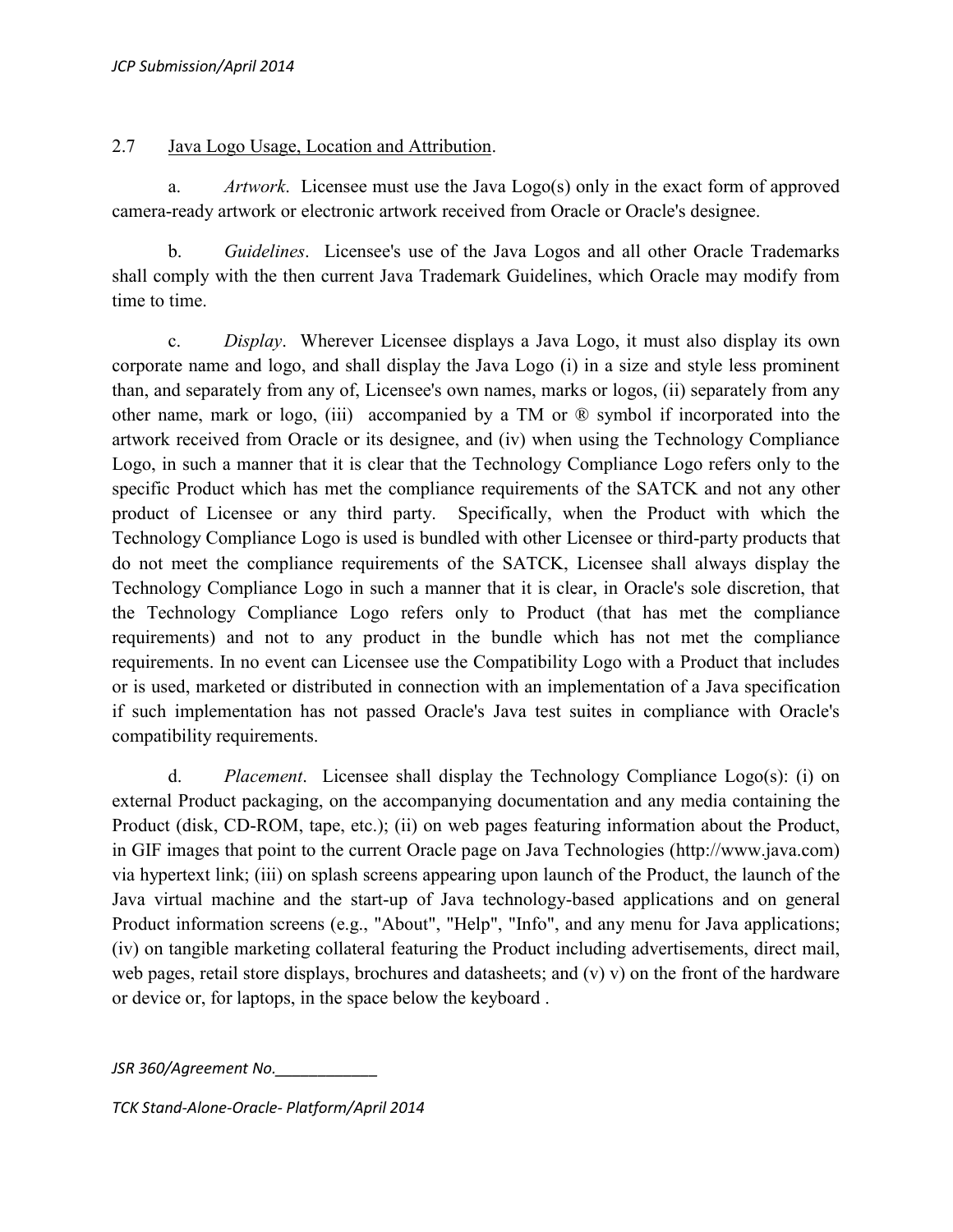e. *Pre-FCS Use*. Licensee may begin use of the Technology Compliance Logo(s) in advance of FCS of a Licensee Product to begin production packaging and preparation, however Licensee may not distribute Product with the Technology Compliance Logo(s) without otherwise complying with the terms of this License, including but not limited to, the quality requirements set forth in Section 2.6 above.

f. *Legend*. Licensee shall legibly display the following trademark legend on all materials in or on which Licensee displays the Java Logo(s) and/or the For Java Tagline: "Java is a registered trademarks of Oracle and/or it affiliates ." Where space on such materials does not permit the foregoing legend to be legibly reproduced, Licensee shall legibly display the following trademark legend: "Java is a trademark of Oracle."

**3.0 DISCLAIMER OF WARRANTY.** Oracle licenses the Java Logo(s) to Licensee on an "AS IS" basis. ORACLE MAKES NO WARRANTIES OF ANY KIND RESPECTING THE JAVA LOGO(S), INCLUDING THE VALIDITY OF ORACLE'S RIGHTS IN THE JAVA LOGO(S) IN ANY JURISDICTION, AND ALL REPRESENTATIONS AND WARRANTIES, INCLUDING ANY IMPLIED WARRANTY OF MERCHANTABILITY, FITNESS FOR A PARTICULAR PURPOSE OR NON-INFRINGEMENT OF THE JAVA LOGO(S) ARE HEREBY DISCLAIMED.

## **4.0 LIMITED INDEMNITY.**

4.1 In the event Licensee receives a claim of infringement with respect to the Java Logo(s) in any jurisdiction, Oracle shall at its election, and as Licensee's sole and exclusive remedy, either: (i) release Licensee from further obligation to include the Technology Compliance Logo on Products distributed in such jurisdiction until such claim is satisfactorily resolved, and/or (ii) provided Licensee is not in breach of this License, defend and indemnify Licensee with respect to such claim and pay all damages awarded by a court of competent jurisdiction, or such settlement amount negotiated by Oracle, attributable to such claim, provided that Licensee: (a) provides Notice of the claim promptly to Oracle; (b) gives Oracle sole control of the defense and settlement of the claim; (c) provides to Oracle, at Oracle's expense, all available information, assistance and authority to defend; (d) has not compromised or settled such proceeding without Oracle's prior written consent; and (e) upon Oracle's request, promptly stops using the Java Logo.

4.2 THIS SECTION 4 STATES THE ENTIRE LIABILITY OF Oracle WITH RESPECT TO INFRINGEMENT OF ANY INTELLECTUAL PROPERTY RIGHTS RELATED TO THE JAVA LOGO(S). Oracle SHALL HAVE NO OTHER LIABILITY WITH RESPECT TO

*JSR 360/Agreement No.\_\_\_\_\_\_\_\_\_\_\_\_*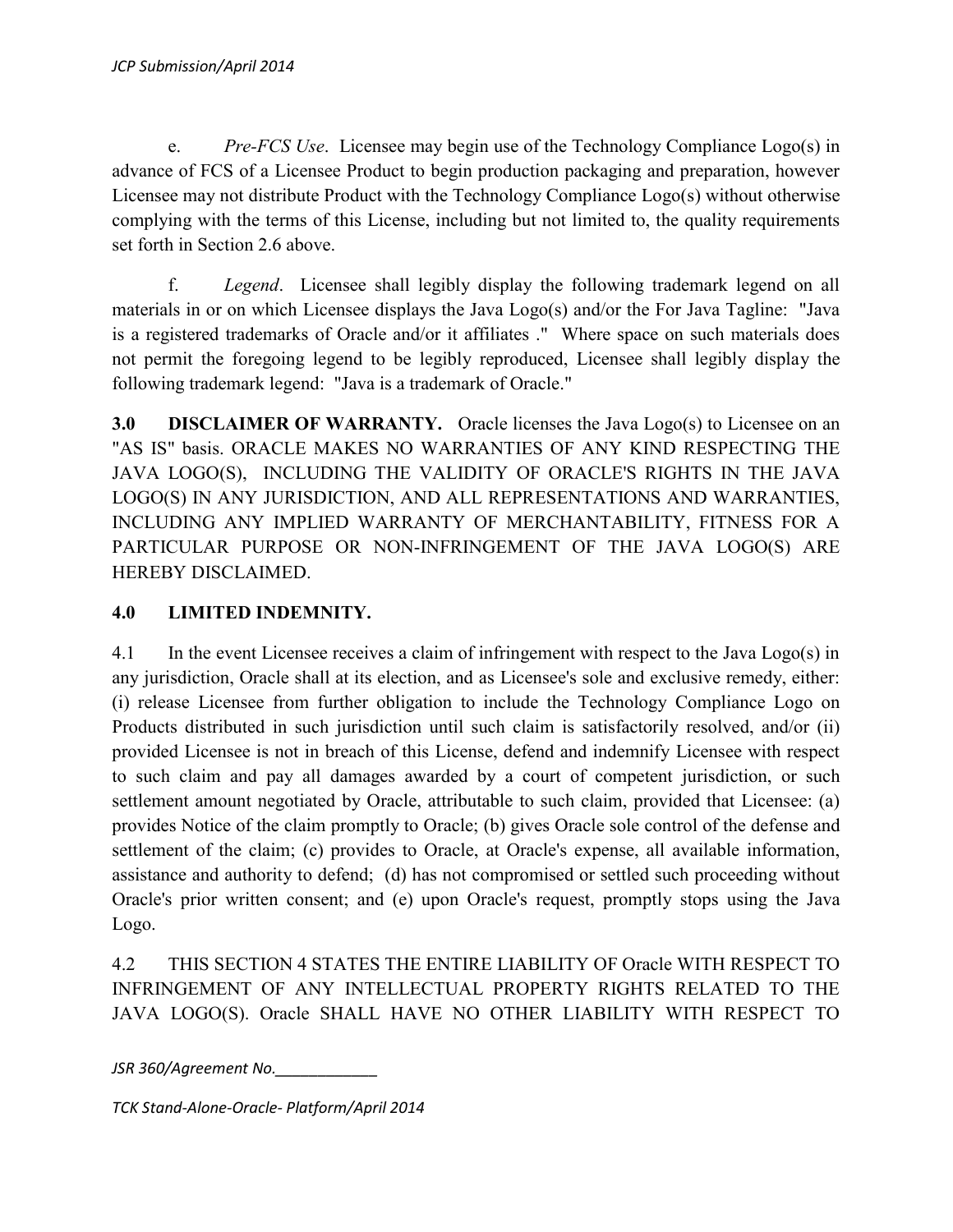# INFRINGEMENT OF INTELLECTUAL PROPERTY RIGHTS OF ANY THIRD PARTY AS A RESULT OF USE, LICENSE, OR DISTRIBUTION OF PRODUCTS OR JAVA LOGO(S).

**5.0 LIMITATION OF LIABILITY.** Except for the express undertaking to indemnify provided in Section 4, breach of the SATCK, infringement of Oracle's intellectual property rights and/or breach of Sections 2.4, 2.6, or 2.7 by Licensee:

a. Oracle's liability to Licensee for claims relating to this License, whether for breach or in tort, shall be limited to \$500 US.

b. IN NO EVENT WILL EITHER PARTY BE LIABLE FOR ANY INDIRECT, INCIDENTAL, SPECIAL, CONSEQUENTIAL OR PUNITIVE DAMAGES IN CONNECTION WITH OR ARISING OUT OF THIS LICENSE (INCLUDING LOSS OF PROFITS, USE, DATA, OR OTHER ECONOMIC ADVANTAGE), NO MATTER WHAT THEORY OF LIABILITY, EVEN IF EITHER PARTY HAS BEEN ADVISED OF THE POSSIBILITY OR PROBABILITY OF SUCH DAMAGES. FURTHER, LIABILITY FOR SUCH DAMAGE SHALL BE EXCLUDED, EVEN IF THE EXCLUSIVE REMEDIES PROVIDED FOR IN THIS LICENSE FAIL OF THEIR ESSENTIAL PURPOSE. The provisions of this Section 5.0 allocate the risks under this License between Oracle and Licensee and the parties have relied upon the limitations set forth herein in determining whether to enter into this License.

Nothing contained herein shall limit either party's recovery for breach of the SATCK.

## **6.0 TERM AND TERMINATION.**

6.1 Term. This License shall begin on the Effective Date and continue until Licensee is no longer authorized to distribute Products pursuant to the SATCK, unless earlier terminated. In addition to termination resulting from termination of the SATCK, termination is permitted for breach of this License (a) upon thirty (30) days Notice to the other party and failure to cure within such thirty (30) day period, or (b) immediately upon Notice if such breach, by its nature, cannot be remedied.

6.2 Obligations Upon Termination. Upon termination of this License, Licensee shall promptly cease use, display and distribution of all Products and materials containing the Java Logo(s) and/or the For Java Tagline. All rights and licenses granted to Licensee shall terminate upon such termination.

*JSR 360/Agreement No.\_\_\_\_\_\_\_\_\_\_\_\_* 6.3 No Liability for Expiration or Lawful Termination. Neither party shall have the right to recover damages or to indemnification of any nature, whether by way of lost profits,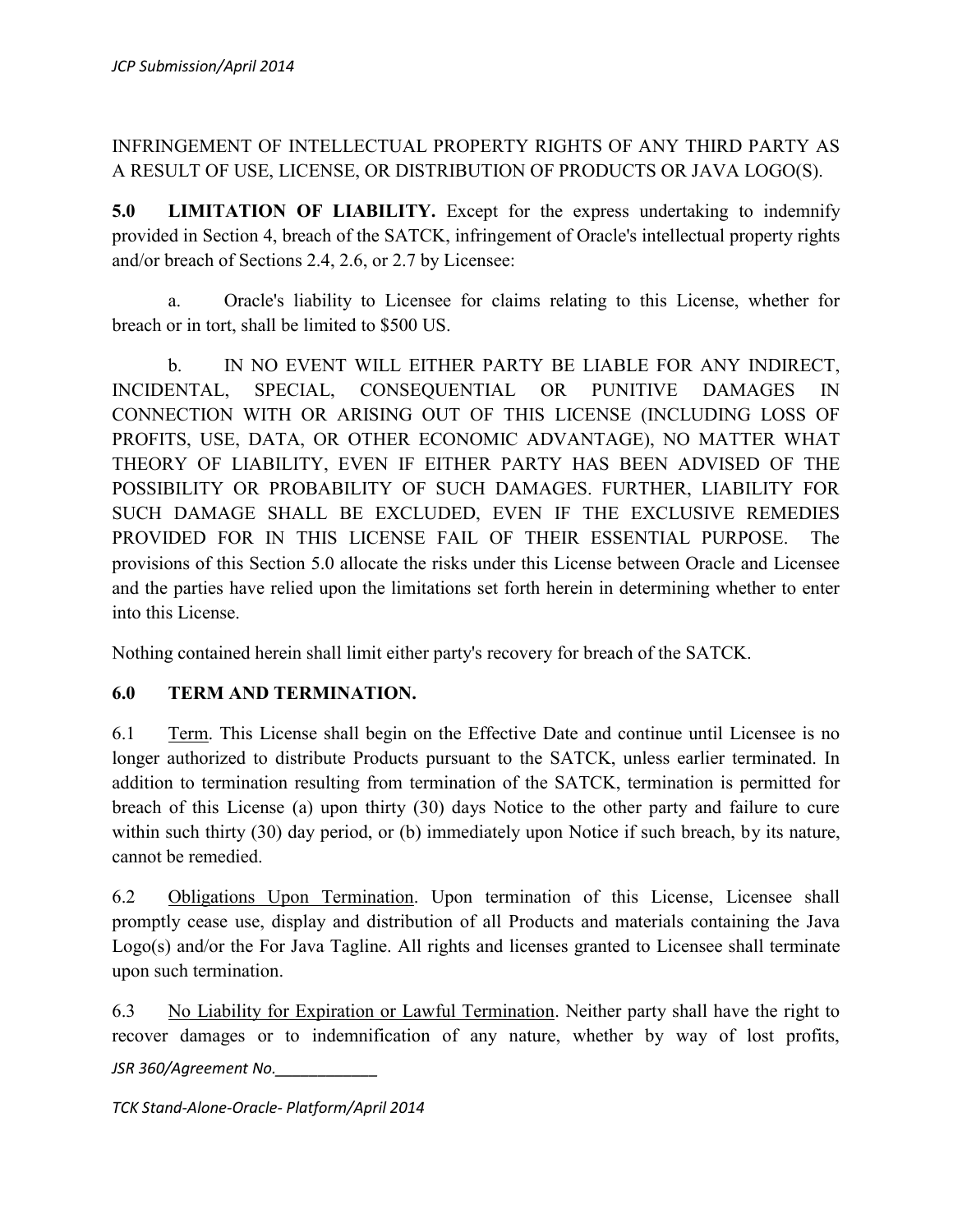expenditures for promotion, payment for goodwill or otherwise made in connection with the business contemplated by this License, due to the expiration or permitted or lawful termination of this License. EACH PARTY WAIVES AND RELEASES THE OTHER FROM ANY CLAIM TO COMPENSATION OR INDEMNITY FOR TERMINATION OF THE BUSINESS RELATIONSHIP UNLESS TERMINATION IS IN MATERIAL BREACH OF THIS LICENSE.

6.4 No Waiver. The failure of either party to enforce any provision of this License shall not be deemed a waiver of that provision. The rights of Oracle under this Section 6.0 are in addition to any other rights and remedies permitted by law or under this License.

6.5 Survival. The parties' rights and obligations under Sections 2.4, 2.5, 2.6(b), 3.0, 4.0, 5.0, 6.2, 6.3, 6.4, 6.5, 6.6 and 7.0 shall survive termination of this License.

6.6 Irreparable Harm. Notwithstanding the limitation of liability set forth in Section 5.0 above, Licensee agrees that a material breach of Section 2.0, 6.2 or 7.6 is likely to cause irreparable harm to Oracle, the extent of which would be difficult to ascertain and for which damages would not be an adequate remedy. Therefore, in addition to its rights and remedies otherwise available at law, including, without limitation, the recovery of damages for breach of this License, Oracle shall be entitled to (a) immediate equitable relief, specifically including, but not limited to, both interim and permanent restraining orders and injunctions, and (b) to such other and further equitable relief as the court may deem proper under the circumstances.

#### **7.0 MISCELLANEOUS.**

7.1 Notices. All written notices required by this License must be delivered in person or by means evidenced by a delivery receipt and will be effective upon receipt by the persons at the addresses specified below.

| Oracle                                      | Licensee |
|---------------------------------------------|----------|
| Oracle America, Inc.                        |          |
| 500 Oracle Parkway                          |          |
| Redwood Shores, California, USA 94065       |          |
| Attn.: Java Software Vice President, Sales  |          |
| cc: Commercial Group Legal                  |          |
| JSR 360/Agreement No.                       |          |
| TCK Stand-Alone-Oracle- Platform/April 2014 |          |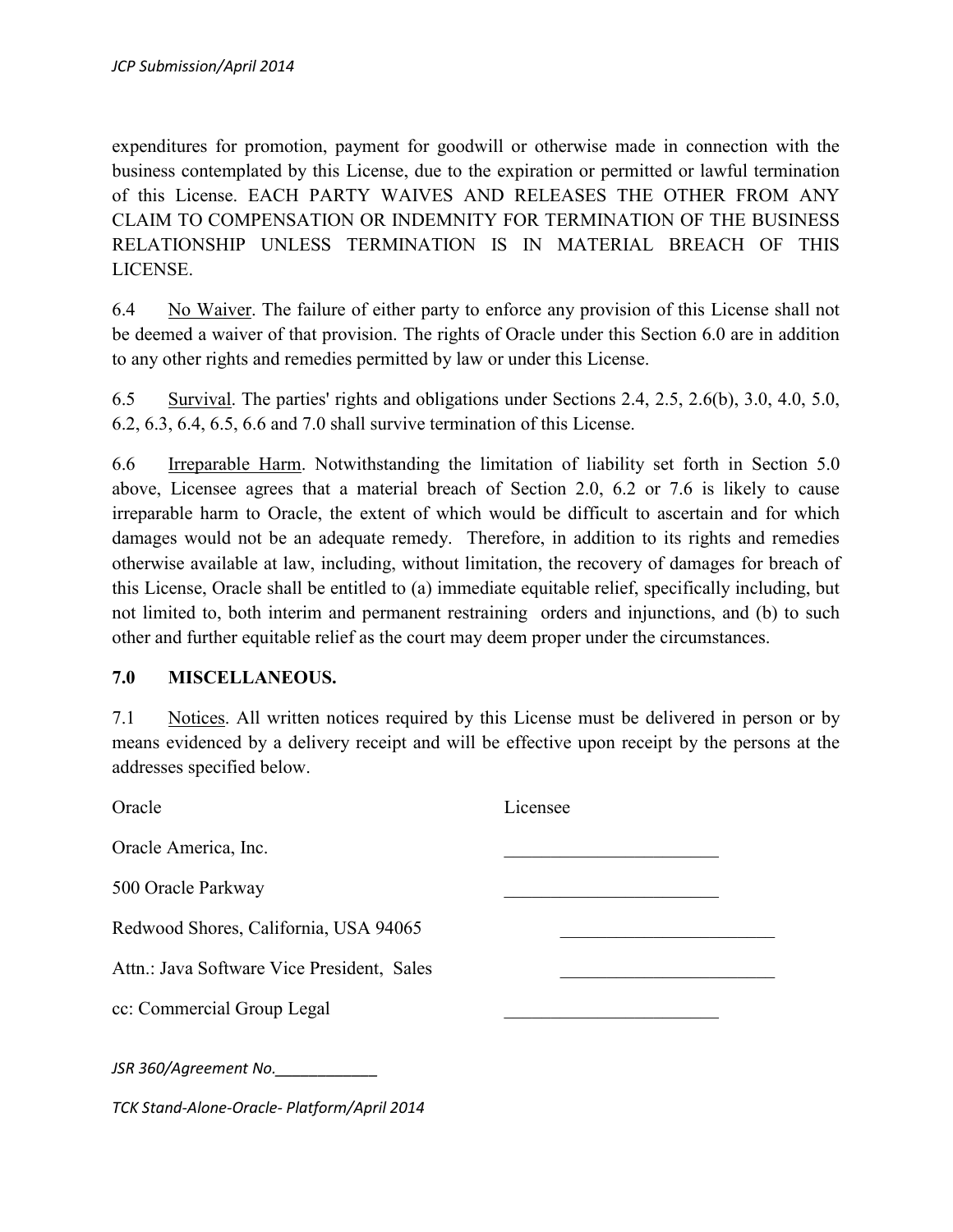cc: Trademarks Legal

7.2 Partial Invalidity. If any of the above provisions are held to be in violation of applicable law, void, or unenforceable in any jurisdiction, then such provisions are herewith waived or amended to the extent necessary for the License to be otherwise enforceable in such jurisdiction. However, if in Oracle's opinion deletion or amendment of any provisions of the License by operation of this paragraph unreasonably compromises the rights or increase the liabilities of Oracle or its licensors, Oracle reserves the right to terminate the License.

7.3 Language. This License is in the English language only, which language shall be controlling in all respects, and all versions of this License in any other language shall be for accommodation only and shall not be binding on the parties to this License. All communications and notices made or given pursuant to this License, and all documentation and support to be provided, unless otherwise noted, shall be in the English language.

7.4 Governing Law. This License is made under and shall be governed by and construed under the laws of the State of California and controlling U.S. federal law, regardless of its choice of laws provisions. Licensee and Oracle agree that any action arising out of this License shall be brought in the U.S. District Court for the Northern District of California or the California Superior Court, County of San Francisco, or County of Santa Clara, as applicable; and Licensee and Oracle submit exclusively to the personal jurisdiction and venue of such Courts.

7.5 Disclaimer of Agency. The relationship created hereby is that of licensor and licensee and the parties hereby acknowledge and agree that nothing herein shall be deemed to constitute Licensee as a franchisee of Oracle. Licensee hereby waives the benefit of any state or federal statutes dealing with the establishment and regulation of franchises.

7.6 Assignment. Licensee may only assign this License in conjunction with an assignment of the Agreement. The limitations on assignment set forth in the SATCK applicable to the Licensee shall apply to any assignment of this License sought by Licensee and are incorporated herein by reference. Notwithstanding the foregoing or anything to the contrary in the SATCK. Oracle may assign or transfer its rights or obligations hereunder without the consent of Licensee.

7.7 Construction. Any law or regulation which provides that the language of a contract shall be construed against the drafter shall not apply to this License.

7.8 Section References. Any reference contained herein to a section of this License shall be meant to refer to all subsections of the section.

*JSR 360/Agreement No.\_\_\_\_\_\_\_\_\_\_\_\_* 7.9 Complete Understanding. This License constitutes and express the final, complete and exclusive agreement and understanding between the parties with respect to the Java Logo(s) and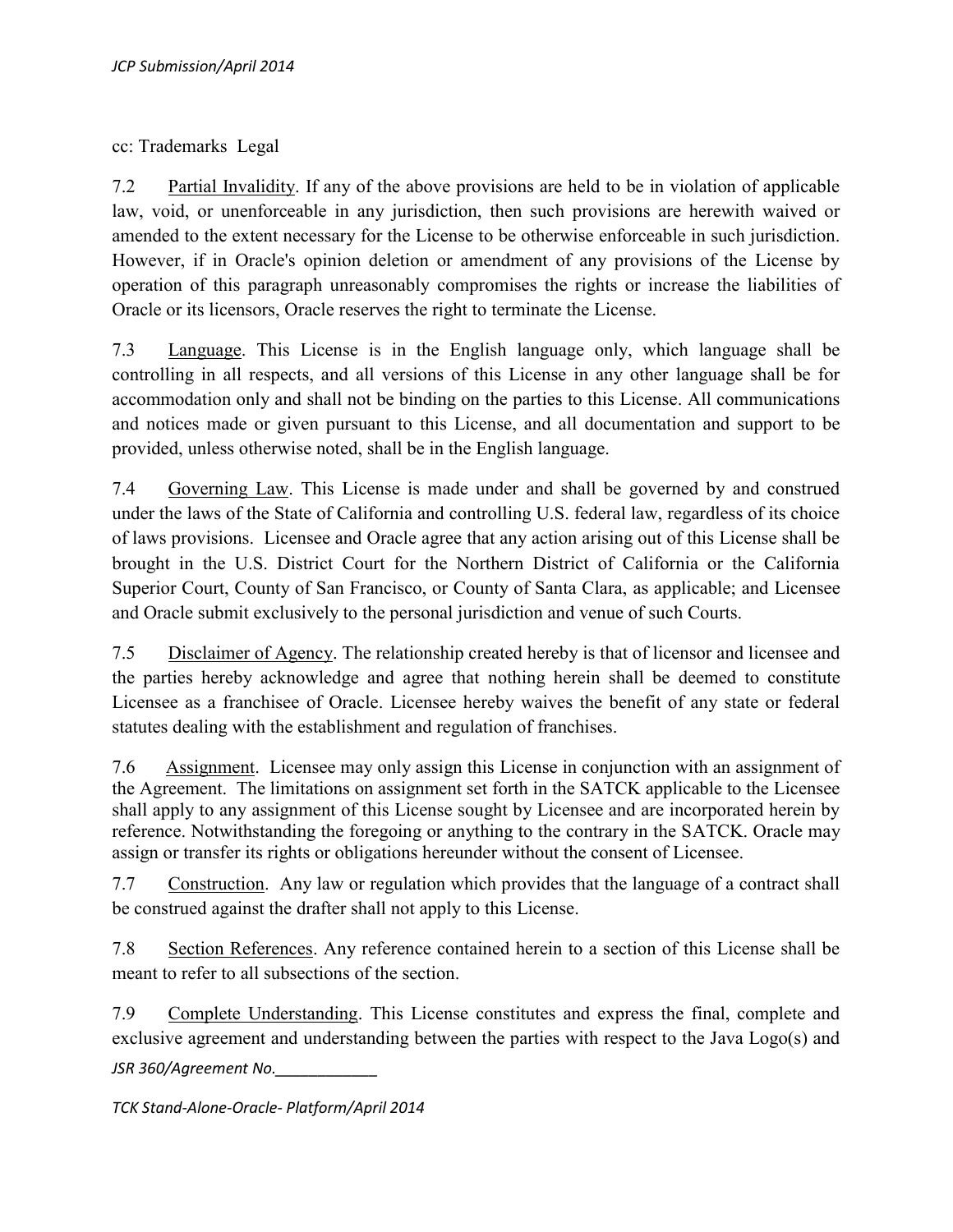the For Java Tagline and supersedes all previous communications, representations or agreements, whether written or oral, with respect thereto. This License may not be modified, amended, rescinded, canceled or waived, in whole or part, except by a written instrument signed by the parties.

IN WITNESS WHEREOF, the parties have caused this License to be executed by their duly authorized representatives.

| Oracle America, Inc.: | Licensee:           |  |
|-----------------------|---------------------|--|
| By: $\qquad \qquad$   | By: $\qquad \qquad$ |  |
| Name:                 | Name:               |  |
| (Print or Type)       | (Print or Type)     |  |
| Title:                | Title:              |  |
| Date:                 | Date:               |  |

*JSR 360/Agreement No.\_\_\_\_\_\_\_\_\_\_\_\_*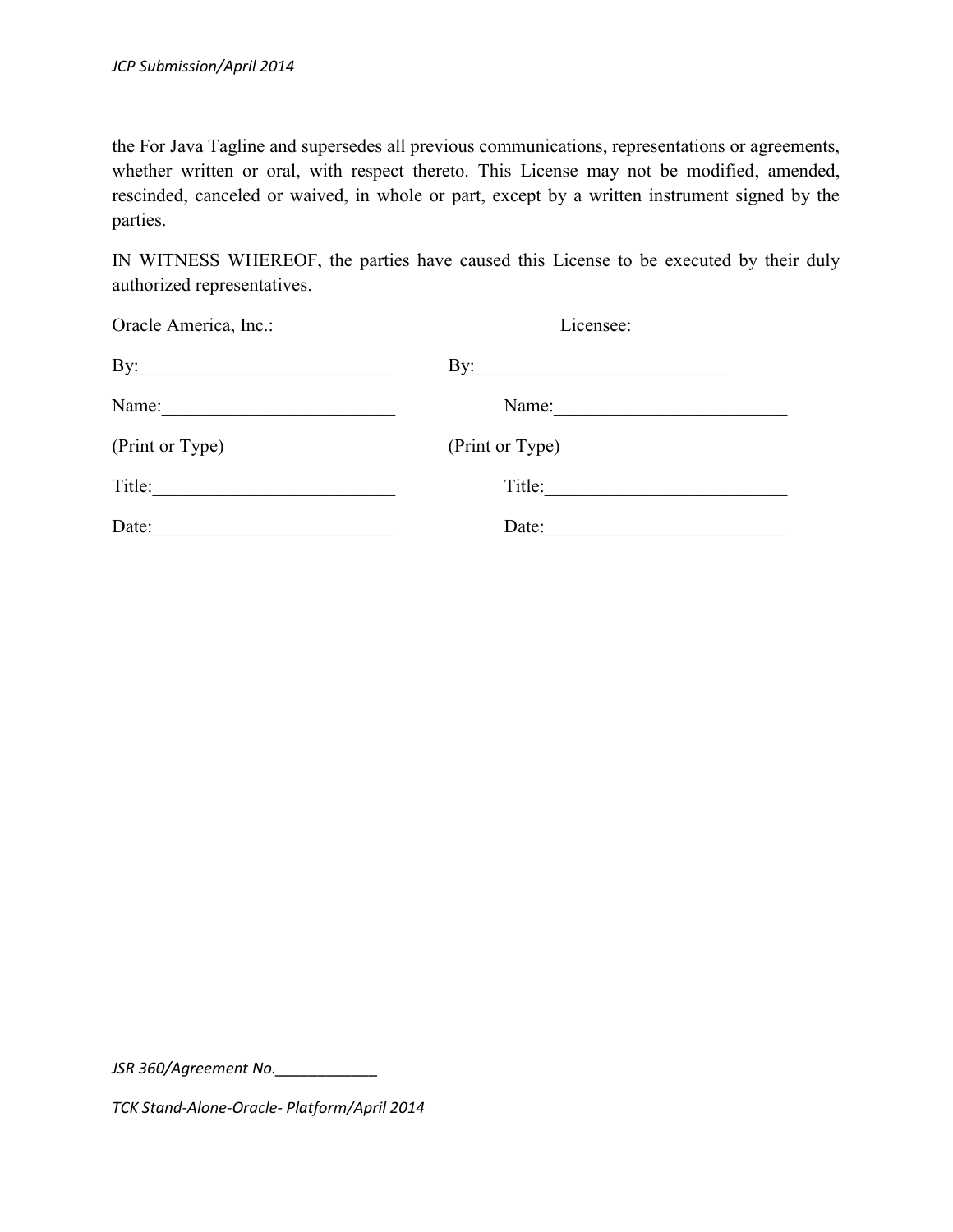### **Attachment A**

Technology Compliance Logos

(all artwork to be provided by Oracle)

For the Java Platform, Micro Edition (all configurations and profiles): Java Powered

For the Java Platform, Standard Edition: Java Compatible

For the Java Platform, Enterprise Edition: Java Compatible, Enterprise Edition

[delete whatever doesn't apply or include whatever does apply]



*JSR 360/Agreement No.\_\_\_\_\_\_\_\_\_\_\_\_*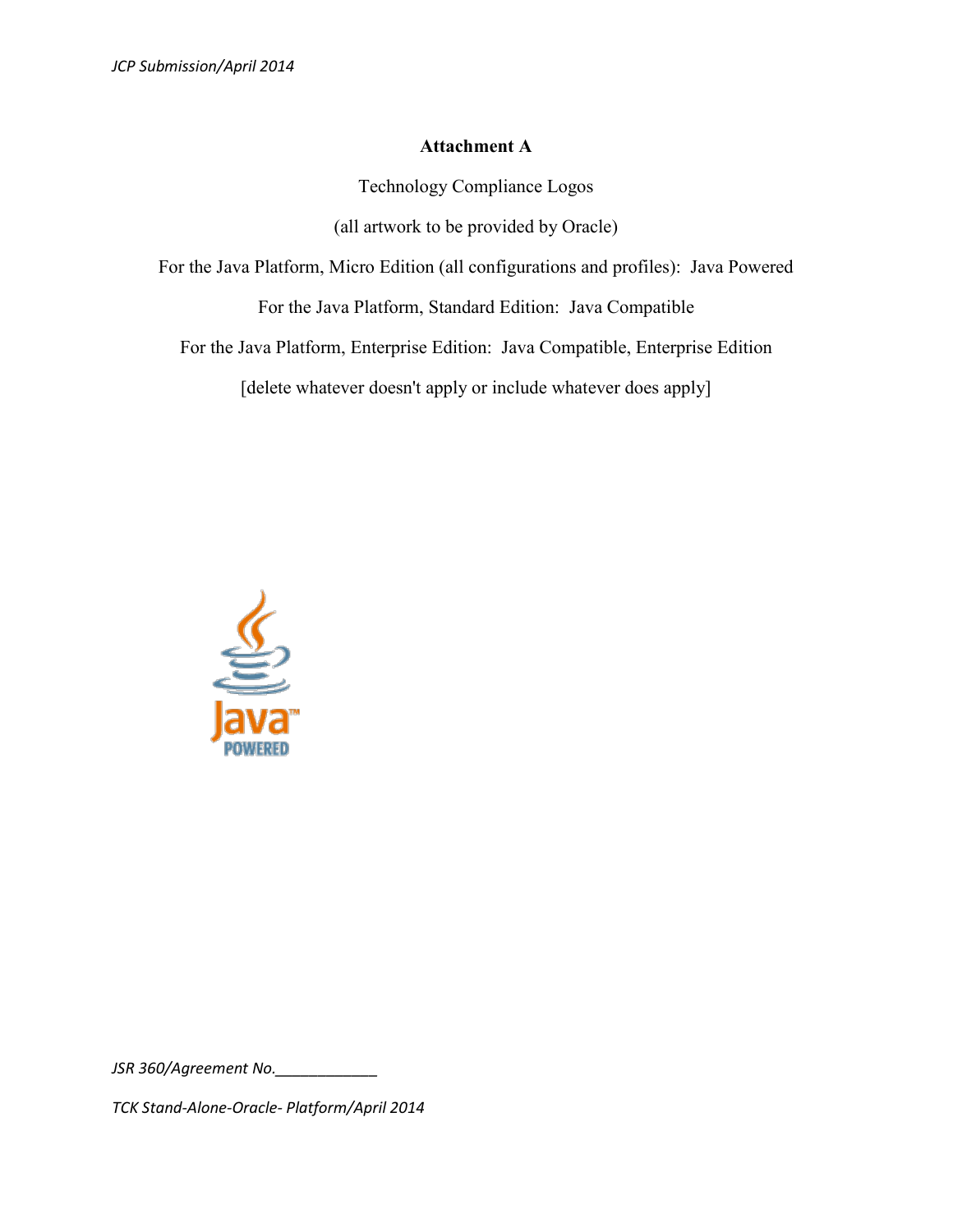#### **Attachment B**

Java Licensee Logo

(all artwork to be provided by Oracle)



*JSR 360/Agreement No.\_\_\_\_\_\_\_\_\_\_\_\_*